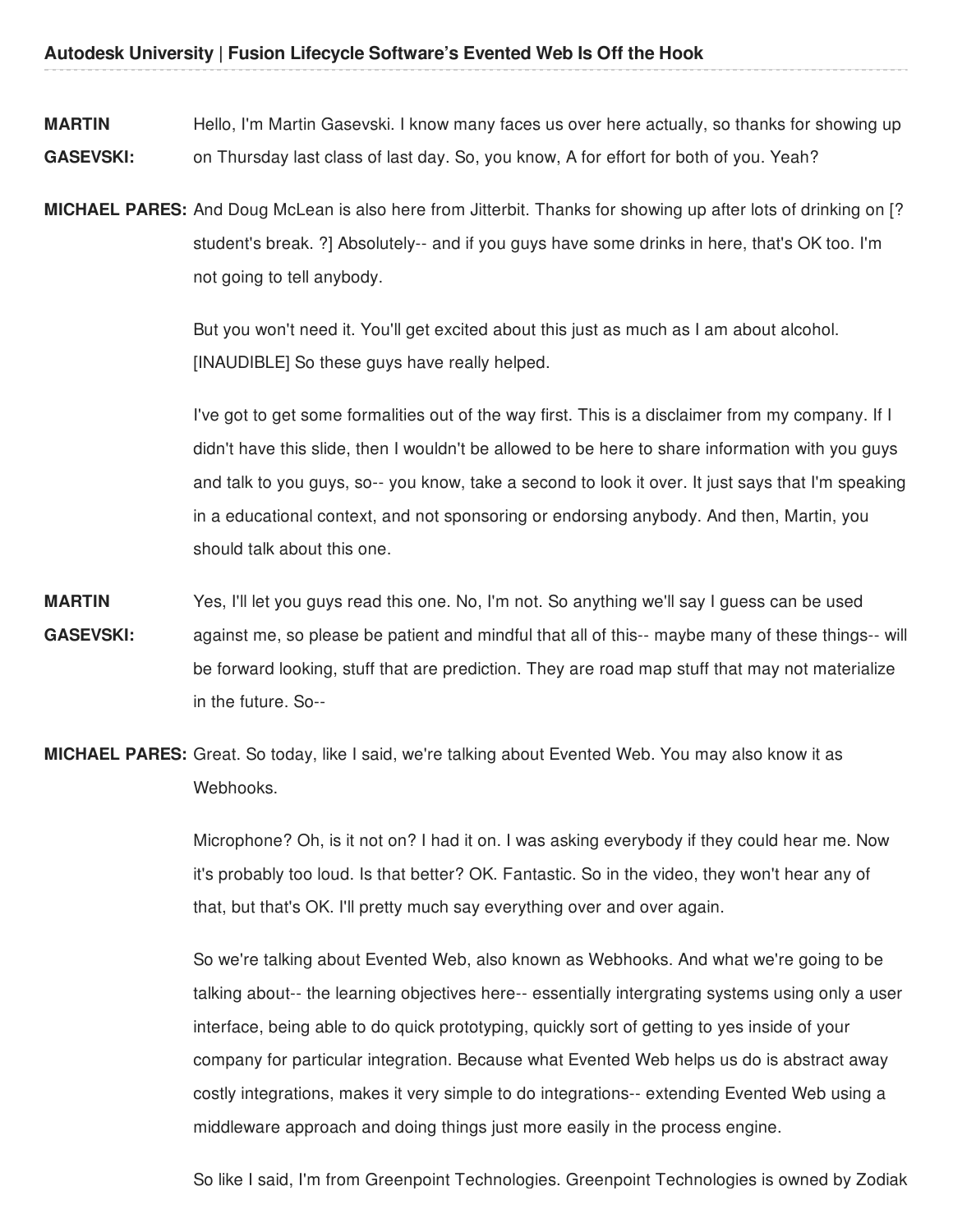Aerospace, so I've got some-- we used to be privately held, could do whatever we want. Now, we have some stringent requirements because we're publicly held company.

So like I said, I'm from Greenpoint Technologies. Greenpoint Technologies is owned by Zodiak

But what we do is VIP aircraft interiors. We're a VIP aircraft interior completion center. So what that means is we do luxury large private jets for billionaires, for governments, for heads of state, for corporate jets. And these are Boeing business jets. These are sort of the largest jets- - 747, 787, those kinds of things. We pimp out planes basically. That's not right. Pimp your plane, not pimp out plane.

OK so, we have several locations in the United States-- multiple in Washington state-- our headquarters in Kirkland, where it's really just information workers. Marysville, we have a prototype shop, a hangar facility in Moses Lake where we do modifications, cabinet shop, machine shop, and repair shop down in Denton, Texas.

You know we've evolved quite a quite a lot over the years. You know, in the beginning when I first started there-- 70 people-- we're now 400 people. We used to only do sort of the engineering and the project management and sort of brokering of parts. But now we do basically absolutely everything from the start of the program to the other program-- all the certification, all the testing, all the touch labor and everything. And the results can be pretty interesting, mind-blowing.

So like I said, you know, Greenpoint Technologies is a company of really high achievers. And when we're talking about sort of the requirements from our customers, you know, there's a huge focus obviously in the aerospace industry on delivery-- on delivering on time, delivering on your promise, and that level of accountability. So we always like to brag about some of our achievements in that manner. That's what Greenpoint is all about, delivering early-- like this Boeing business jet done in 2009 88 days early. It's unique in our industry. You can see some of the results of the work here.

We are also the first to deliver a 787 in 2016 for private use. And when we talk about the scale of money, the things that we're working with-- to obtain a 787 as a private individual, we're talking about \$200 million for just a bare, empty plane off the factory line. Another 100 million or so goes into an interior, like what we do. Our projects last anywhere from 18, 36 months, depending on the scope, and you know, depending on the configurations. We can often do sort of multiple mission configurations for these planes where seats will get taken out, more seats added, depending on the mission.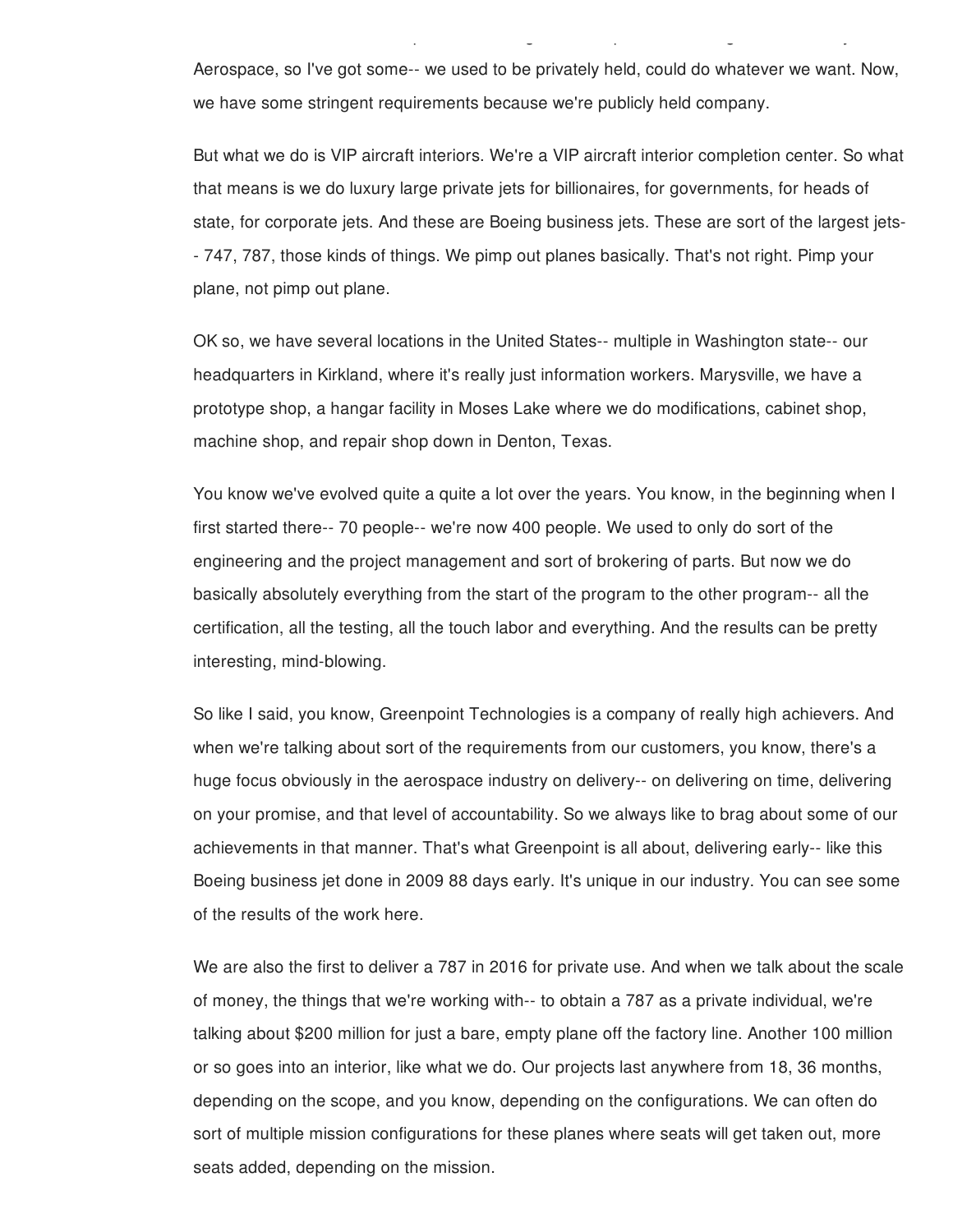So we were the first to deliver in 2016. We're delivering a second 787 in 2017. That's what- these some of these things are design concepts, renderings. I'm not always allowed to show off the actual pictures of customers' planes. But if you do some sort of Googling then you can find-- actually, there's lots of press and lots of stories. And you know, anything that's probably allowed to show, you can find a lot more out there. Even that stuff, I'm not necessarily allowed to show, but still some of these are pretty cool looking.

So Greenpoint also does some products, you know, rather repeatable products. Still not high volume right, we're talking about in my industry-- it's completely custom stuff almost all the time, you know, from beginning to end. No two planes are alike. No two customers are alike.

But in the last few years we actually started doing some products for overhead space utilization, like the arrow loft that you see here which are sleeping berths in the back of a 747 where there's some space sort of just above the seating. And these are these are modular. We've delivered multiple sets of these, multiple planes.

There's also somethings that we haven't delivered yet, because we haven't had enough orders. This elevator in a 747, for example, would take two orders for us to make money. And we've only had one, so we haven't done it yet. So we're looking for a second. If anybody in the room knows any billionaires or any-- I think we do only wire transfer and escrow. But you know, yeah, right, exactly-- I mean do you have a 747 that you need a elevator?

# **AUDIENCE:** I'd love to help you out.

**MICHAEL PARES:** So this is the aerolift. And you know, I wanted to tell you guys a story about this, about sort of what the cost to implement is like. It's funny, over the last few days, you know, I've been thinking a lot about this presentation, the things I'm going to say, and realized that as people ask me questions, I end up telling sort of the same stories over again. And I'm like, you know, and this is probably what people might want to hear now.

> So I was telling Charlie just I think last night, sort of an example of some the crazy things that Greenpoint gets asked to do for our planes. And there was one customer who had a bulletproof and bombproof S-Class Mercedes. And what they wanted to do was take that vehicle with them every where they went, so they always had it. They're always protected when they're driving around. So they want us to, you know, put in a hydraulic lift in the back of a plane-- cargo hold and strap it in, do all these things.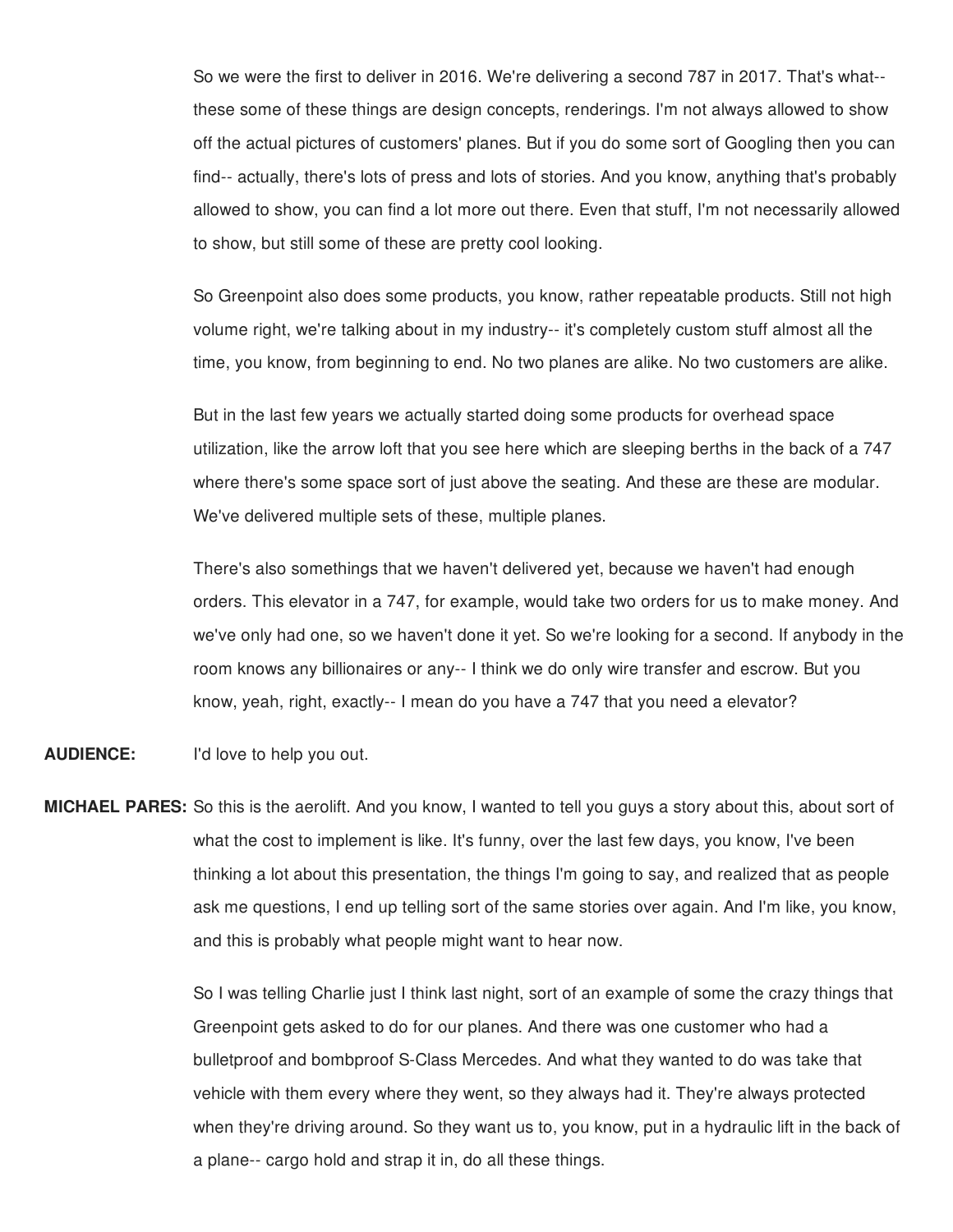And one of our design guys as he was, you know, trying to just get the deal to close, and thinking a lot about it, realized that-- sort of kind of crunched some numbers and realized that- - it would be less expensive for this person to outfit 15 more of these S-Class Mercedes and store them in all the different cities that they're going to be flying to on a regular basis, then to have us to cut a hole in the bottom of the plane, and certify, and do all the things that are required to have him take it with him everywhere he went.

But that's kind of, you know, sort of crazy things that we get into. As you can see, you know, some of these requirements actually get into new products. And like I said, each one is unique. And the complexity around making all these requirements and all of these desires airworthy is sort of the point I'm trying to make. So--

I don't think they did. We didn't put a hole in the plane. I don't think they worried about the Mercedes either. Maybe they did, I don't really know. It's kind of funny, because, you know, there's sort of like a firewall between me and most of our employees and our customers. You know, we deal with a lot of customer reps. We don't get to find out a lot of information about what happens after the fact.

So that comes to this where I wanted to talk about what Greenpoint's sort of point of view is- what our current state is, what our vision is for ourselves. And like I said, to manage that complexity, you need to find ways to sort of simplify ideas. You know, because there's so much communication, so many things like that.

So we like to put together a little charts like this. Last year we showed something very similar to this-- my counterpart [? Oran ?] did. And he was just talking about basically, you know, the way that we use systems and especially with Fusion Lifecycle. That, you know, it starts with process, starts with things like the Fusion Lifecycle workflow engine and being able to define and manage our process in Fusion Lifecycle, which it's so good at.

And from there, going to reporting-- extracting that data and having insights and, you know, being able to garner insights from those measures and things that we get from all that information, which then drives decisions. And in this example is about engineering management-- enabling them to make all the right decisions, knowing people are following the process, understanding where all the bottlenecks are from the reporting, things like that.

And then, just in general sort of, what has Greenpoint implemented? We started off with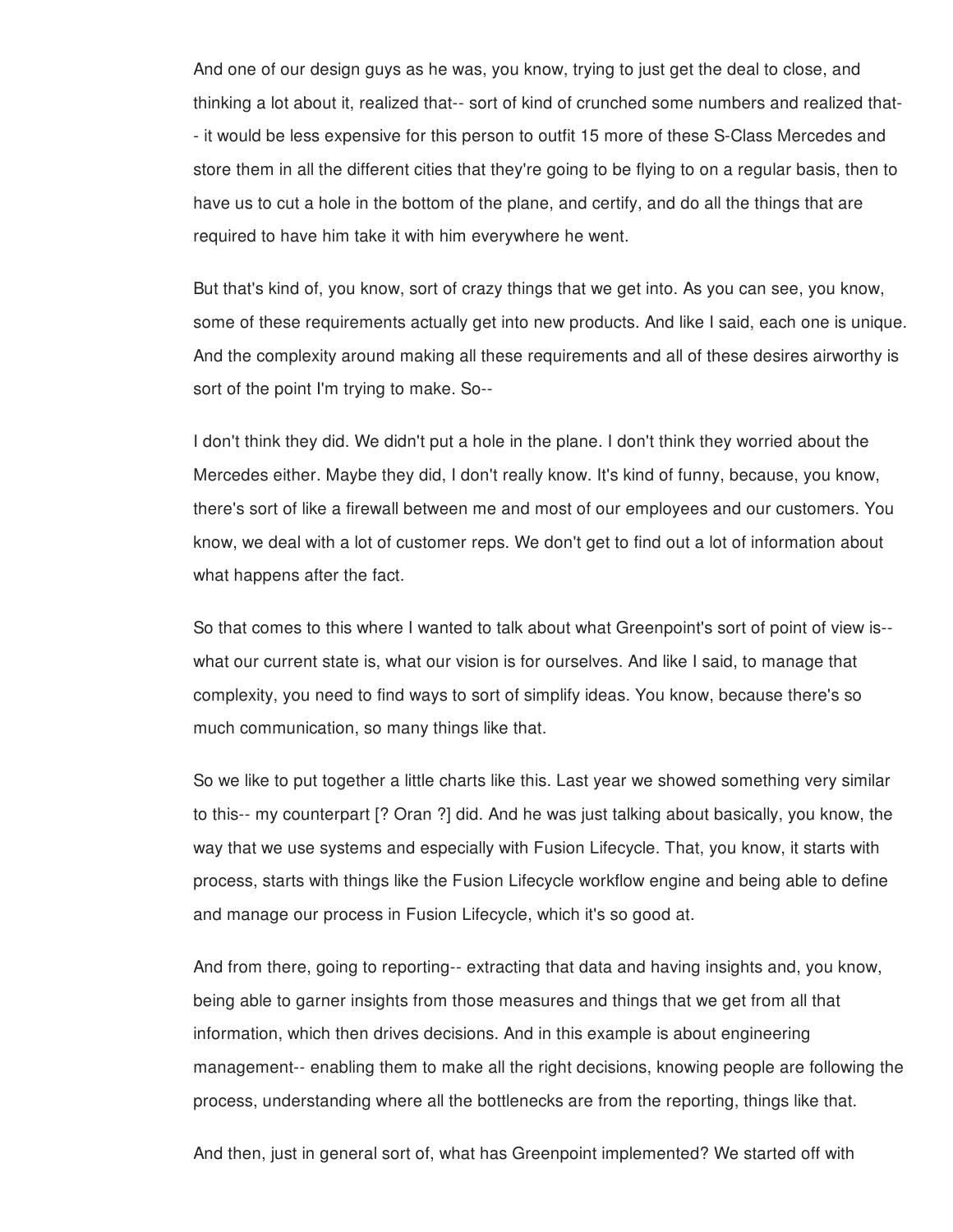engineering release management, change management, certification program management, and quality control. We've integrated with Vault. We control all of our drawings of our objects in Vault through PLM and Jitterbit-- or through Fusion Lifecycle and Jitterbit, sorry. And integrated to SQL Server SSRS for our reporting.

But there's a little bit of trouble for us with this, or at least a desire to do a little bit better, right? And that really comes down to speed. You know, when we're extracting data from Fusion Lifecycle, when we're trying to put these reports together to get people to make decisions, sort of the way that we end up having to do it so that we're not affecting the performance of people's work day is you have these things coming out extracting data in like nightly batches, right? So your reports are always a day old, right? And therefore, your decisions are always- or sometimes-- a day behind, you know? And really what you want to have is instant decisions.

So I started think about, what would it take to speed that up? This isn't, you know, the only thing that I think about in terms Evented Web, but this is one of the main things that I think about. That in order for us to get to real time data and still have the integration, the reporting, the insights, and everything that we need, we need a way to sync things up that's immediate. And so this is sort of what our vision is now. This is where we want to get to. I think that the Evented Web-- the things that we're going be showing you-- is one of the best ways to get there.

But the projects that I have slated for this year that involve Fusion Lifecycle and this work where we're going to be introducing more budget and resource management, doing more document control processes, introducing-- you know, acquiring vendor data, and processing vendor data, managing the mod center, the installation, and the installation progress through Fusion Lifecycle.

And then, we need with that the ability to integrate-- do better with systems like Anaplan, Replicon, which-- Anaplan is like a sort of-- I don't know-- a web-based Excel thing on steroids, where you can make planning models, you know, resource forecasting, and budget forecasting, and all these kinds of things. So we want to extract our data from Fusion Lifecycle and send it to Anaplan.

Replicon is our timekeeping system. Being able to make sure that, you know, the moment that we have a new drawing added that we've got a new charge code in our timekeeping system for people to charge to. You know, all these things we have today, we have processes that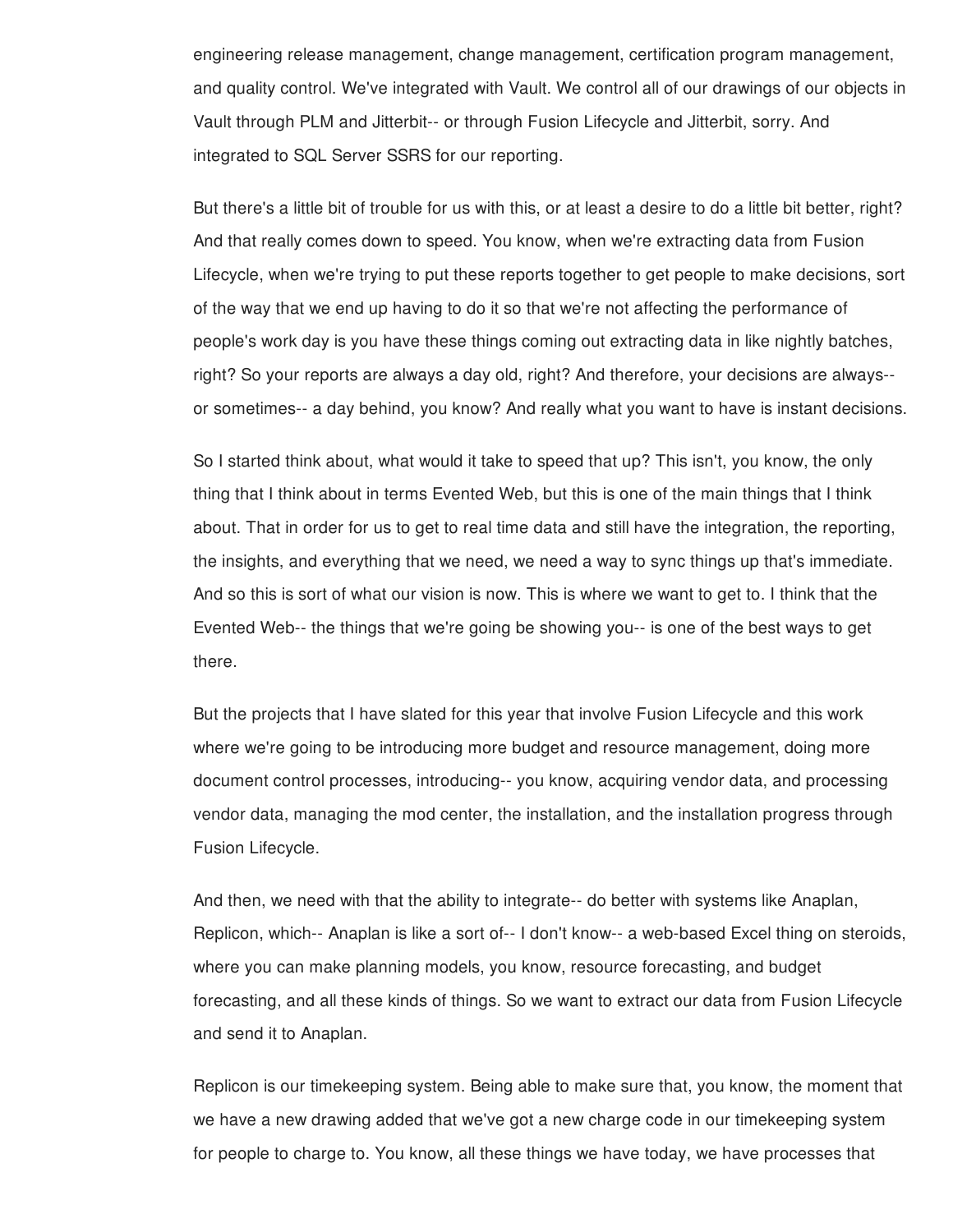cross all these different systems. And you know, right now, for something like the time keeping system, it's like, you know-- project engineer defines a drawing. And then he has to go and submit a help desk ticket to one of us to enter a charge code, you know, somebody in IT. And so there's some really inefficient things that we still want to get cleaned up.

Many things between fileshares-- all kinds of simple things like this, so-- So wouldn't it be nice then, if all you had to do to not only integrate systems but speed up the ability to connect many different systems that are part of your process or part of your business, if you use a point and click and make that happen, right? So I was talking to Martin-- well, I mean, actually-- let me back up and tell you a story.

So I was mentioning Replicon. And so last year, my boss who's the VP of IT at Greenpoint- his name's Mark-- I was offsite at the time. He called me up, and he said, hey, I just got an invoice for this development environment for Replicon. I don't want to pay it. Like, do you need that?

And I said, yeah, I need that. And he said, well, what are we doing with it? Well, we haven't done anything with that yet, sorry. And he said, well then, why do you need it? I said, well, we have plans to integrate you know Fusion Lifecycle and Replicon, but we just-- we have so many things to do and everything's so complex. And we just haven't gotten around to doing this integration project yet.

He said, well, you know it's like \$6,000 a year. I said, no, I actually didn't know that, but, yeah sorry. He said, well, look man, and I'm going to go ahead and pay this. You have one year to get this thing integrated. I don't want to have this thing next year. I said OK. And still haven't done it-- that was back in March.

But the point is that if it were literally about pointing and clicking, right, about essentially setting some fields over here, setting some fields over there, in order to make this integration happen, it would have been done long, long ago. But I've got 25 projects like this, right? So it's not just OK, yeah, I could probably sit down for a week and get this Replicon thing to happen in middleware and other things. But when you've got, you know, many, many, many different requirements like this, then some of them fall through the cracks. But this is \$6,000 falling through the cracks, every year.

So anyways, I was talking to Martin and you know, telling him about this problem. He was like, you know, he basically said this to me-- like you can't really do that. And then, he started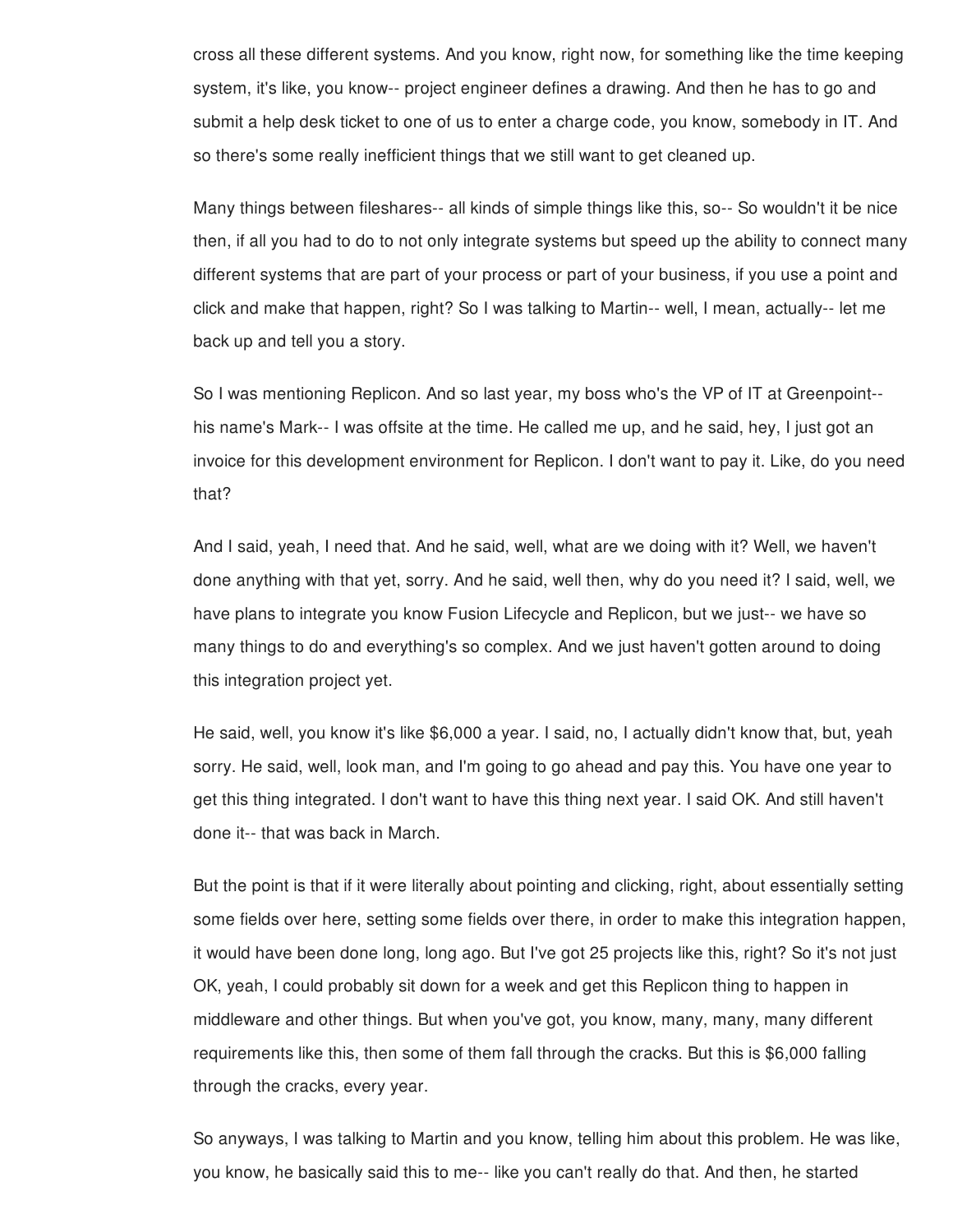thinking, well, maybe you can. All right, I'm going to turn it over to Martin for a little bit. He's going to talk a little bit about Evented Web.

**MARTIN GASEVSKI:** Can you guys hear me? Yeah, Michael and I spoke at length about the integration. I think Greenpoint is probably the first company that started integrating PLM with. And they actually integrated PLM with Vault-- one of the very first ones. So we went through the challenges of integration very early on when we had-- when we offered Fusion Lifecycle on the market. And then, there was a challenging integration in a sense that we tried it before middleware, right?

> So we looked at, how can we provide Fusion Lifecycle a good integration strategy that can be repeatable? And we found Jitterbit at that time. And we partnered with Jitterbit. And with the ease of their tool and the ease of their middleware integration solution, now we're able to repeat that business and integrate with on prem social, mobile, front and back office-- front office, back office tools.

> And this is a great partnership. This works well. There's needs for these types of integrations- complete heavyweight integration as that is between mission critical systems where data integrity needs to happen on one side, where the systems need to ensure the data is transferred all the way to the other side. And there's a closed loop exchange. But this is all great.

> When we talked to the Greenpoint, they're like well, we challenge you to actually make it even more simpler. This is good. They've built IT on staff. And they've picked up Jitterbit on their own and started integrating.

They used consulting services at the beginning, right? And then, they got trained on it. And they took matters in their own hands. And now, they are actually running the show on their own. They're in full control of implementing their requirements. But the challenge was still there.

So it was kind of in the back of my mind. How do we-- how do we make this even simpler? How do we make it simpler, so that Michael when he talks to his boss about Replicon, he will say, well, let me show you a proof of concept that we can integrate it, so we can keep it another year?

So we looked at the systems, and we found different customers that say, I have-- when I met with a problem to integrate Fusion Lifecycle or any other system with, they're met with three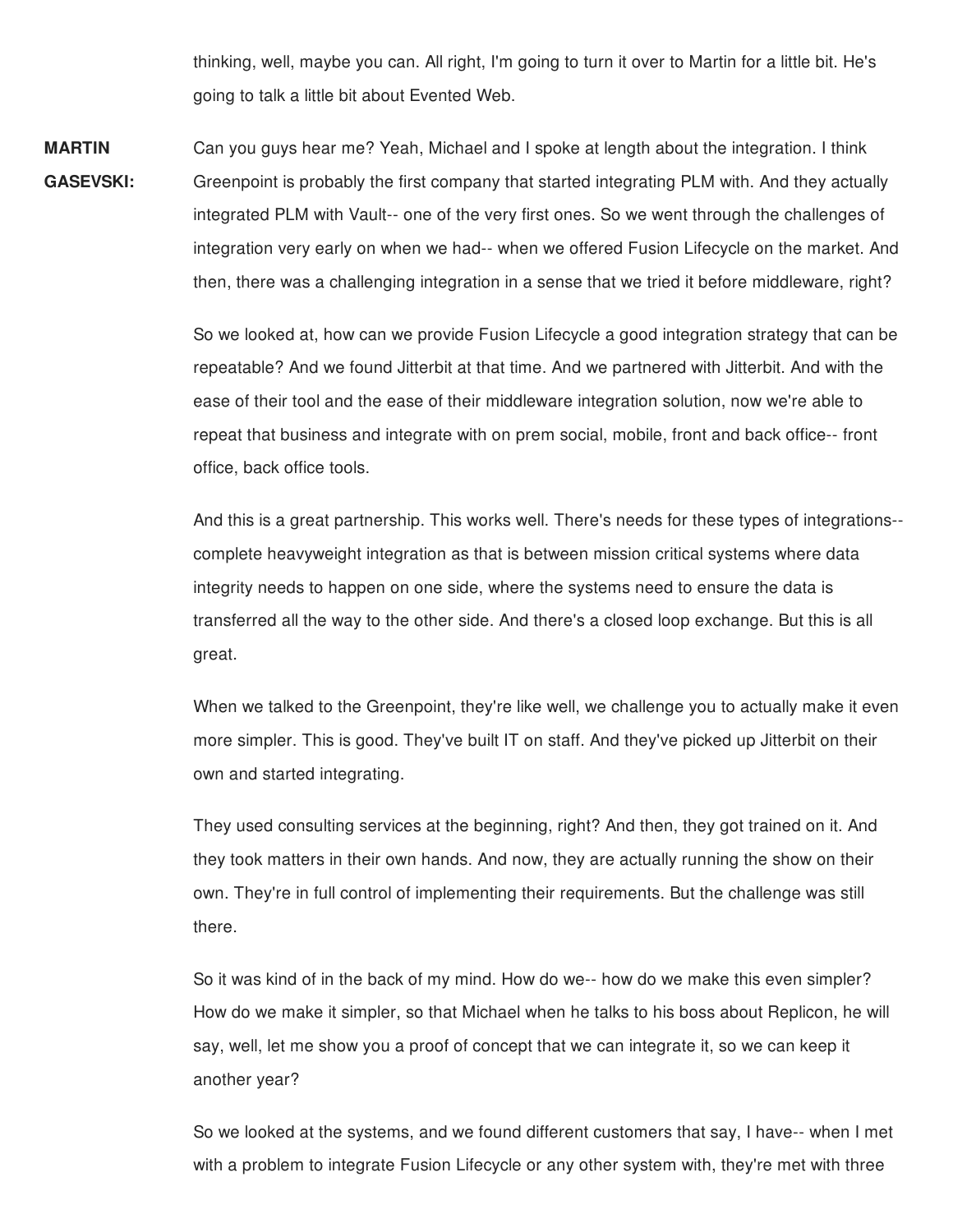options. They buy IT on staff. They get consulting services. They deal with a problem. Basically, they say this is too complex too costly. I'm not going to integrate yet. I will hire humans, and then try to sync manually. Or they will get consulting services in and do something custom.

But that's not a story we wanted to do. We wanted to provide a story where knowing that Fusion Lifecycle-- the PLM system-- is not the only system in a given enterprise. It always sits as a system side by side next to CRM, next to an ERP, next to a PDM, whether it's Autodesk solutions or our comparative solutions.

We knew that somebody getting Fusion Lifecycle will eventually-- it's inevitable-- to have a need to integrate those systems. If they want to streamline their business processes, someone needs to start thinking about providing real time business integration use cases, ETL types of use cases, where data from a legacy system needs to go to Fusion Lifecycle, as well as mash up use cases where you're not necessarily transferring data between the Lifecycle and an ERP, but you're trying to get a view of the data as it's sitting in another system.

So all of the three use cases are provided by Jitterbit today. And it's a happy partnership. Can you go to the next slide? So the challenge is how do we work with all other products that Michael and his team would come across in the future, like Replicon, like any of these day to day products that you guys see that fulfill somebody's job?

Somebody has a private box, somebody uses [? Munchy, ?] GitHub, JIRA, Slack, right? There's a myriad of applications that are in use today, that are not integratable or are they? And the question came up, how can we integrate with all of these things in Fusion Lifecycle and better the day of those engineers, of those procurement guys, of all of the conversation that happens between a designer and a manufacturer? Next slide.

So we want it to integrate with everything. Actually, how many non Autodeskers are in this room? Can I see a raise of hands? OK, very few. Well, thank you Autodesk for your support.

So you must have seen this, guys? Or, a few of the Autodesk guys have seen this. What we wanted to provide is ability to do a non-programmatic way of lightweight integrations. Not the heavyweight builders that provide complex, conditional logic-- that say when I do something in Fusion Lifecycle, I need to go check out a file, extract building materials from Vault, transform the building materials and push it back to PLM, then grab that, put it through ERP-- none of those use cases.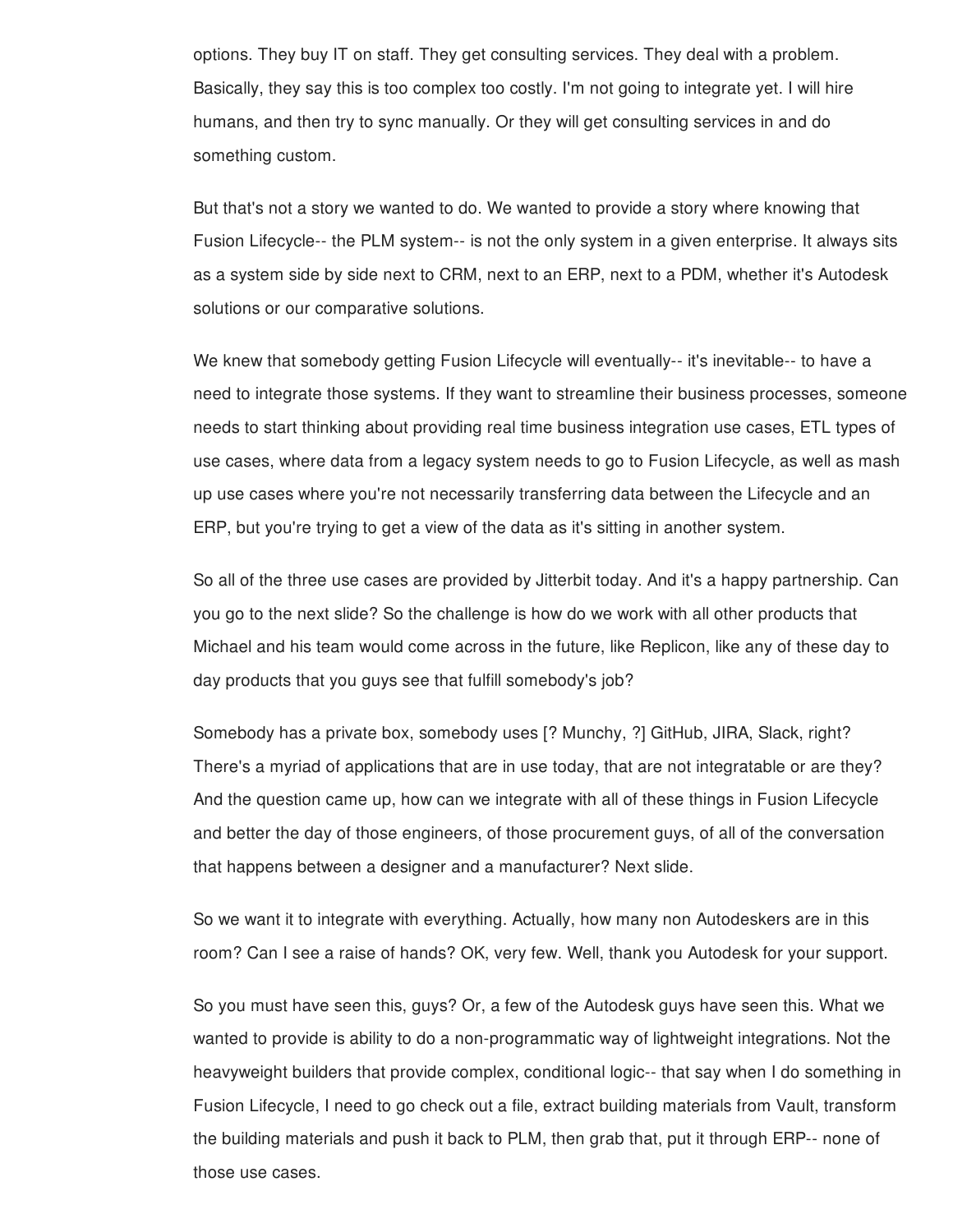We wanted to find something simple that will say, when I have data supplied in PLM, I want you to reach to Salesforce and update my vendor information-- a simple, clean, happy path use case. When something in system A, then something in system B. So that was the premise behind this.

Now, Evented Web-- I'd like to introduce the concept of Evented Web. It's not a new concept. I mean, it's a term that we're using for defining this solution. However, it's a very old technology. We're just trying to modernize it and put it into our cloud. We wanted to make it available and built for the clouds.

And we believe a modern cloud PDM PLM system such as Fusion Lifecycle requires to have something like this to do quick prototyping, to do quick value propositions to your upper management to say, hey, I can integrate with ADP. Hey, I can integrate with work very, very easily. Then, you can get some budget. And you can actually start funding that integration.

Moreover, it's not just for prototyping. You can start a lightweight integration and as your business needs grow, and you want to on board different departments into Fusion Lifecycle, you can start onboarding and make things make this thing more complex and more complex and more complex. Yet throughout this whole time, you're using an event driven approach.

Michael uses real time data. He needs real time data. He cannot afford to do polling of Fusion Lifecycle from Jitterbit, because even any polling to a PLM system or any other system, it actually creates resource constraints on that system. That user keeps polling and polling and polling, and actually, his users are struggling from the UI.

So we wanted to do a publisher subscriber model. And we applied that model into Fusion Lifecycle in the Evented Web. The concept is pretty clear. There's a trigger in one end. And then, when the trigger happens an action happens in another system. And the Evented Web is consisted of two components. There's a UI aspect to it. And then, there's an API aspect to it.

How many of you are technically savvy or have touched API and are comfortable doing API integrations? Perfect. Oh, many of-- most of you actually. So the goal was to say, we want to appease both personas-- the power user, the one that actually is not intimidated by looking at a rest the API and payloads and integrating and transforming, as well as the people who want to say, I can try to integrate with Box to Dropbox really quickly without any programming skill set whatsoever. And then, I may get further funding to hire somebody that has technical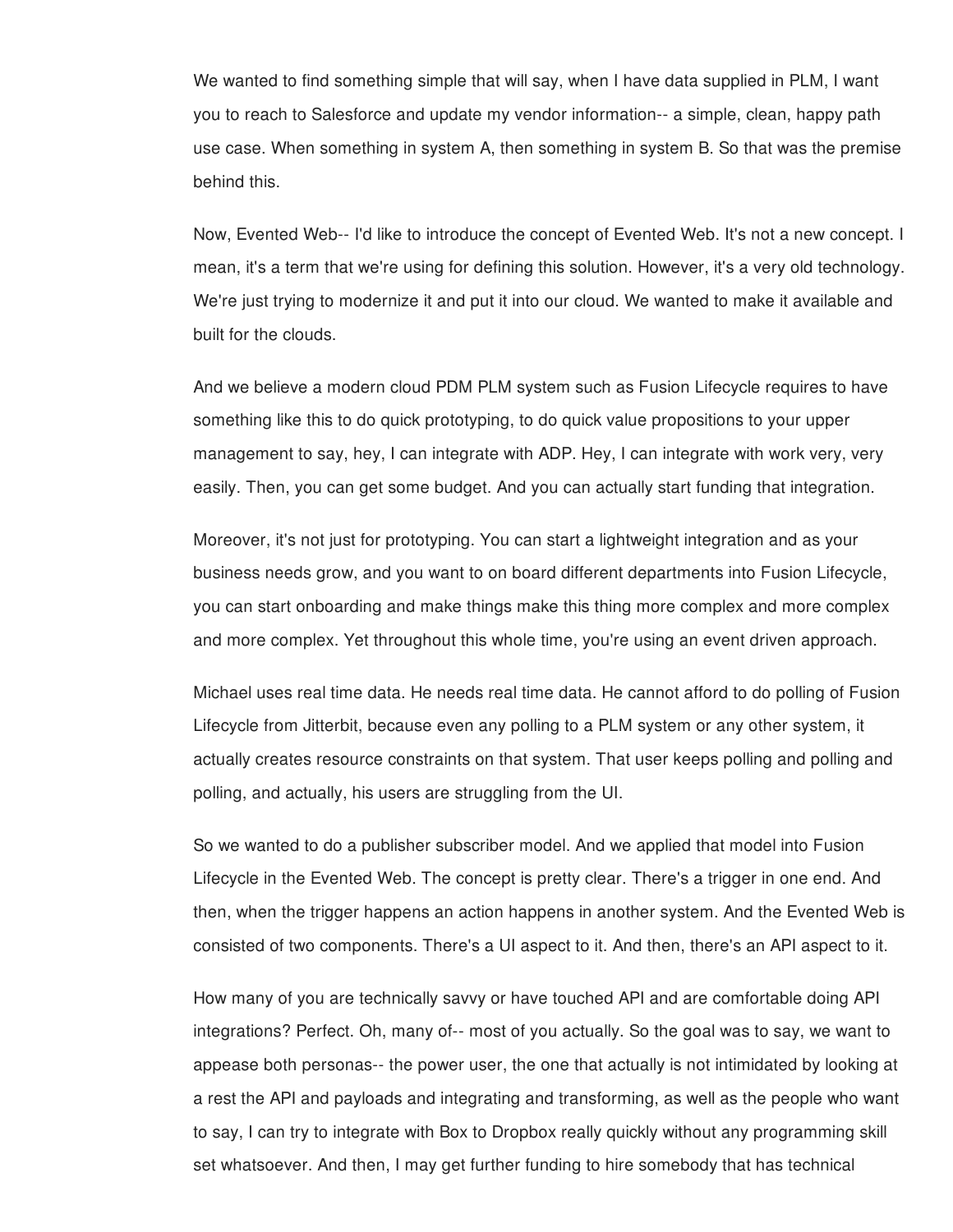expertise to extend that.

So trick is-- there's a trigger. There's an action. We wanted to provide bidirectional support all managed by the Fusion Lifecycle area so that you can trigger from any other application- cloud, on premise, social, mobile-- and the action will happen in PLM.

An example-- one app that I mentioned the vendor. Now, when I updated vendor information in Salesforce, I would like you to sync up real time in event driven fashion the information about the supplier. Maybe the D-U-N-S number changed, maybe the address changed, maybe the name changed, right? So the information is constantly in sync.

The user interface aspect of this Evented Web is powered by Jitterbit. So we wanted to further enhance and harden the relationship that we have with Jitterbit. And in addition to providing a middleware, they will provide us the user interface that powers the applications. Next slide. OK, all right, perfect.

# **MICHAEL PARES:** Thanks, Martin.

Just making sure-- I've got people messaging me. I'm making sure it didn't pop up there. So like Martin said, you know, he's talking about the different approaches. And you know, I wanted to just quickly talk about the three approaches to integration. And you know, certainly, we've used them at Greenpoint, you know, because Evented Web is new. We're not using it in production yet, but I've got it ready to go. And there is certainly the burning desire to use it, so.

But just sort of the-- I want to compare these three approaches for you. The first one- scripting and custom API use as the sole way to integrate. Next is middleware, and then lastly, Evented Web. But with scripting/custom API, you know, for me and the way I view it-- doing integration just with scripting and API-- it ranges from pretty much moderately difficult to impossible. There are some things that we just won't be able to do with scripting and API alone.

Some of that may be due to timeouts. Timeouts-- 900 milliseconds I think is the scripting time for actions, right? 9,000 milliseconds? Well still, it's not long enough. I mean, if you want to do a scripting approach only-- it's certainly long enough for performance. You don't want your script running longer than that, because things will break, so but you're subject to that. When you write scripts, when you're doing integration, you have to think about that. It's, you know- there's a limit to what-- how it can form.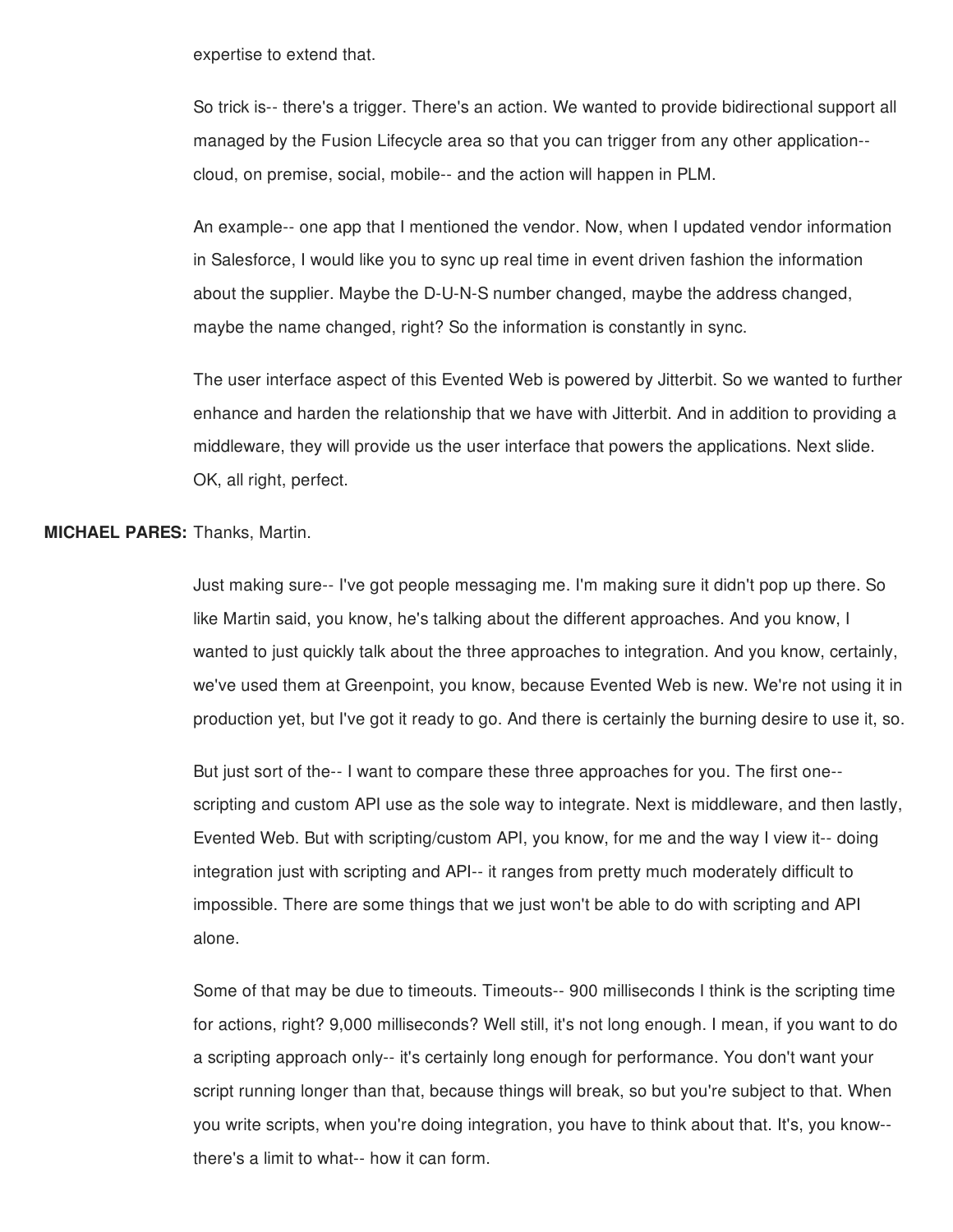And the other thing is you really need a developer. You need somebody who can write code and understands what they're doing with integration to achieve this.

For middleware, it's a little bit more simple-- takes a lot of the work out of it that you would otherwise do through scripting. So there's some plug and play aspects to middleware, which is great. It can also range to very complex. I'll show you a couple examples.

And but you still need an expert, or you need some expertise. You need somebody probably to show you around. At least, I did when I first started out with Jitterbit. I didn't really understand what I was looking at at first. It takes a little while to get it. Once you do-- once you pick it up, it's great. But you need to invest that time.

But lastly, Evented Web-- through the UI ideally-- point and click. And you know, who do you need for that? Person who can point and click, right? It can't get simpler. There's no simpler way to integrate two systems then doing that. Yeah, absolutely.

#### **AUDIENCE:** [INAUDIBLE]

## **MICHAEL PARES:** Yeah, right exactly.

So I want to give you-- just to illustrate that-- I want to give you some simple examples of each of those approaches. I'm going to show you essentially how to do the same thing multiple ways, OK? So I want to show you how to send messages to Slack through scripting, through middleware solely, and then also through Evented Web.

So let's look at scripting and sending a message to Slack. What does it take? Well, first you can go to Slack. You establish incoming Webhooks over there. That's pretty easy. Then, you need to create an action in a library script. You need to have a function that you can call that takes the-- you know, essentially handles the HTTP call going to Slack incoming Webhooks.

And you need an ActionScript to call your function that provides it the message. This is the example that I came up with. Yeah, you could put it on an ActionScript, but that's not very reusable.

So I'm not going to encourage that kind of thing here. I do have a software development background. I like to see things be a little bit clean or reusable.

So this approach works. You could tie this to a workflow transition. And you could tie this to,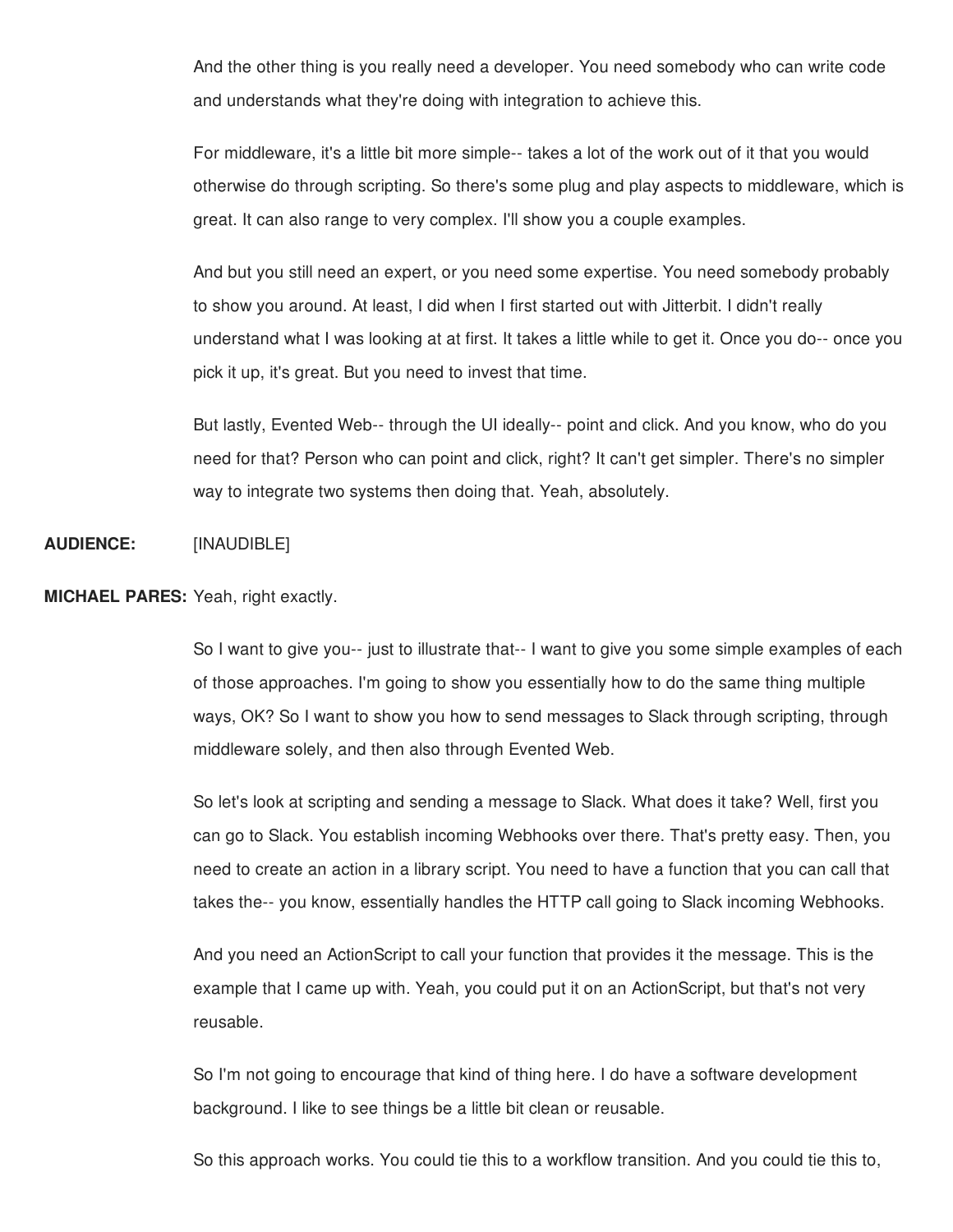you know, creation behavior, on demand, anything like that. But this is just a simple example. This is just sending a message to Slack-- pretty straightforward, right? The things that you might want to integrate can be a lot more complex.

Middleware approach-- for us, it's about first having a way to trigger your middleware to operate. So I'm going to show you what we do to send a message to Slack using Jitterbit-- just the middleware. You're creating an endpoint in your Harmony API, which is just establishing URL where you can send the request.

And then, you connect that up to an operation in your Jitterbit project, right? What is your-- I said that-- basically, that that gives you the freedom to operate in any way that you like. And I talked about sending a message to Slack. This is that, you know, in actually two ways.

And so you can also get a lot more complex with your middleware, right? That's our Vault integration. I wouldn't necessarily want to call that-- yeah, that's not too simple-- simpler than trying to write all that in code, and in ActionScripts, and things in Fusion Lifecycle. But that took a while. But yeah, this is the operation to send a message to Slack. I'm just grabbing a source, transforming it into a very simple Slack JSON format, sending it off through that post.

So it requires minimal code-- minimal code, which is good-- you know, simpler than scripting. But what do we really want? I mean, if something is that easy to hook up, or you know, I don't want to have to hire a developer or hire a middleware expert or anything just to send a message to Slack. It should be like pretty easy right? Straight forward.

So that's where the Evented Web comes in. This is how you do it with Evented Web. I go over to Slack. I create a token. Copy and paste that token there, and hit Save. And I can attach that to creation, workflow transition. And any time something happens, then it's triggered in Fusion Lifecycle, and Slack gets a message. There is no simpler way than that to integrate two systems.

So that's good. And you know, Autodesk will have-- and Jitterbit will have-- an ever-growing inventory of systems that you can integrate with. But of course, it's not going to be complete at the moment that it's first offered.

And you know, you're going to have systems in your business that may not be on the list, right? But you want it. But you still want to integrate. You're still doing something fairly straightforward. You want to reduce the risk of timeouts. You don't want to go through a lot of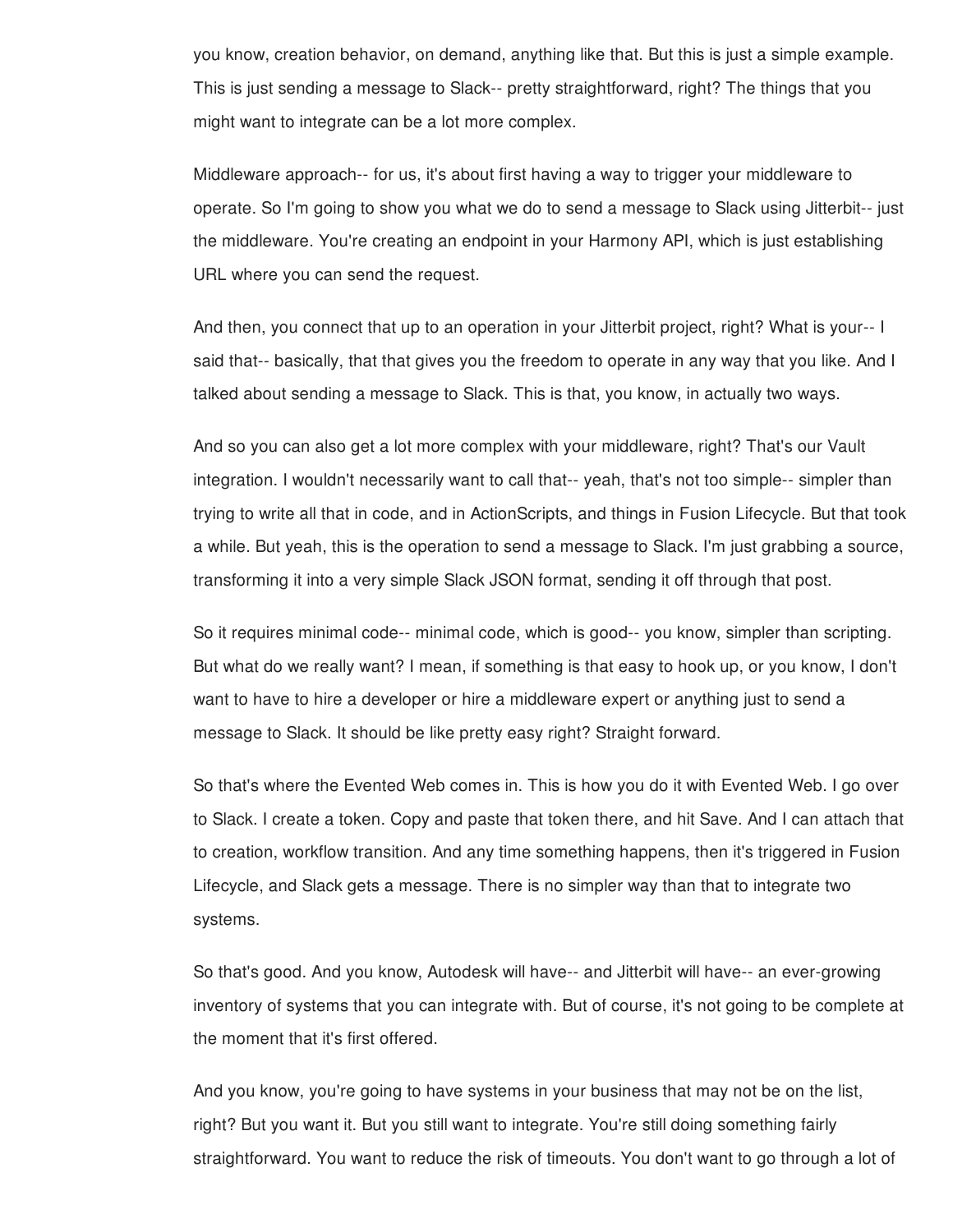complex middleware, but you might have some ability to do some middleware work. That's good.

You know, so I came up with this idea of sort of, what if you don't necessarily have the point and click option, right, available? Then, you can still leverage Evented Web through the API using a sort of a simple formula. And so I want to show you guys. After, you know, I spent a lot of time working with Martin, working with Jitterbit, on sort of developing the instructions, the handout, and everything.

I don't know if-- has anybody downloaded the class materials or read them? No? Good, it's a lot of pages.

But I put in there really step-by-step instructions-- very simple-- of all the different things that you can do with this. So but I wanted to break it down for you in here. What's the formula? What's the easy way, right?

And it really comes down to three things-- this acronym ART. The ART of Evented Web-- Authenticate, Register, Transform-- you authenticate with Forge, right, forge.autodesk.com or developer.autodesk.com. You register, which is to actually attach your Webhook to something in Fusion Lifecycle, and transform using middleware.

When your event is triggered, what happens with Evented Web is it shoots out a payload- represents the item that triggered the event. And so you need to take that, transform it, and then, send the message or conduct integration with whatever you want. So that's good. That exposes it-- that opens it up. Oh, I don't have to just go, you know, only do things with Slack or only do things with-- you can tie this to anything that you like, any system.

So for authentication, like I said, the steps to authenticate using Forge-- create an app on developer.autodesk.com or forge.autodesk.com. Request a token using-- and get that app client ID and Secret. And then, enter the-- sorry-- yeah, basically, authenticate. Like, put in your username and password to get your token. Right? That's with Forge.

And I'll show you guys. I've actually-- in the demo I'm going to walk through all these steps again and actually do it for you.

Register-- we're going to take that token that we got previously, use it in our header. We're going to POST, send a POST message to the Evented Web API. You can do-- you can attach to a create item event or workflow transition. You just have to specify a callback URL, which is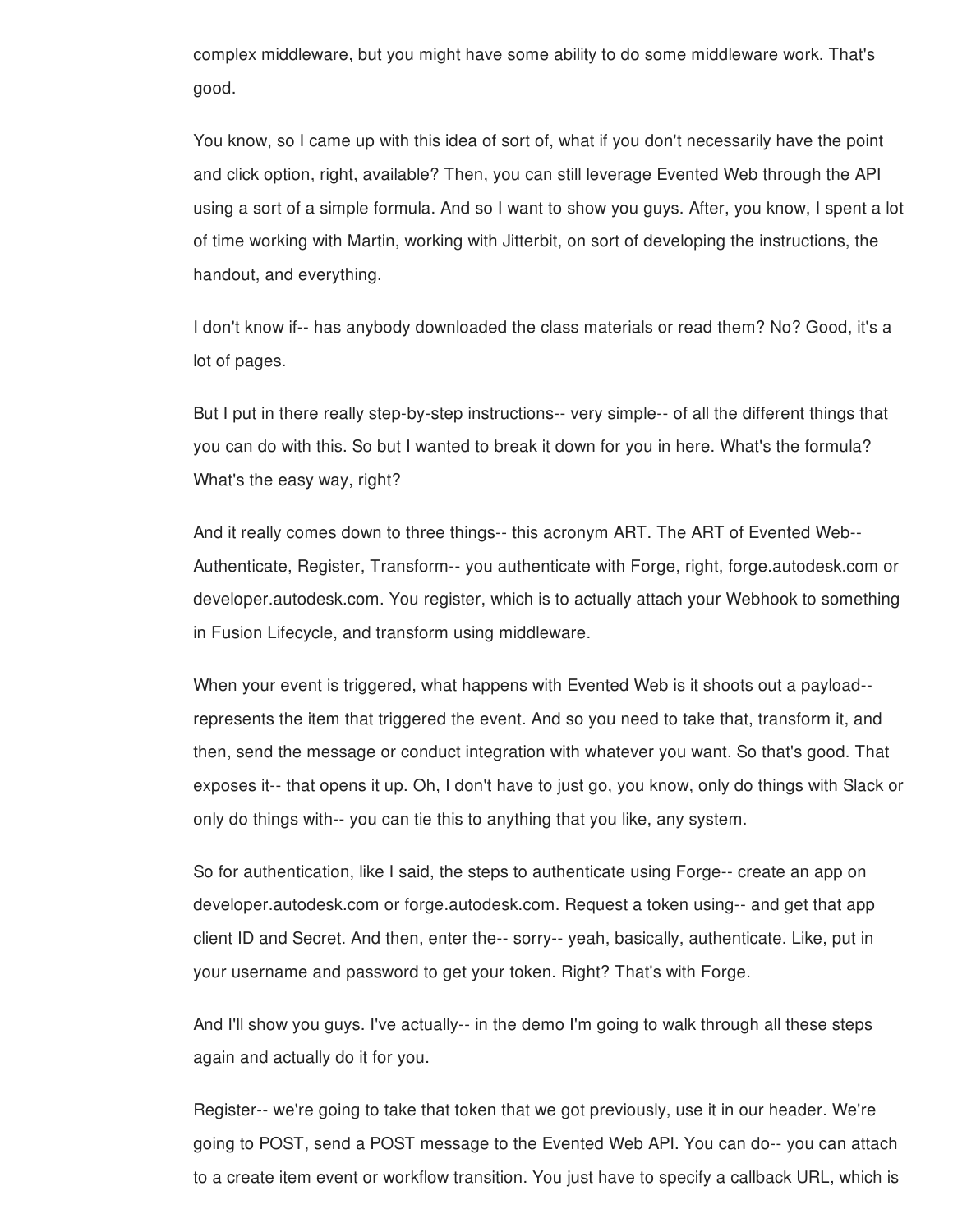where you want Fusion Lifecycle to send the payload when your event's triggered. Your name for Fusion Lifecycle, and the workspace ID that you want to attach to or listen to.

And specifically, if you're doing workflow transition-- if you're attaching to workflow transition, then you need the workflow transition ID filtered to that. You could not provide that and register a Webhook on every single transition in your workflow. I don't think that's-- I can't imagine wanting to do that. That's going to create a lot of noise. I recommend you use filters anywhere and everywhere possible. Maybe you have a different use case, but you you'd probably say the same thing. You probably want to use a filter.

# **AUDIENCE:** [INAUDIBLE]

**MICHAEL PARES:** There's-- yeah there's basically another object in your JSON payload in the body of your request I can show you for filter.

> And then, transform-- like I said, I use Jitterbit middleware to transform. So when Fusion Lifecycle triggers an event, I'm going to receive the payload that it's sending out at my callback URL, which is what I had set up previously with the Harmony API-- that URL. I'm going to transform that payload with my middleware in a simple way.

> The point I guess to make here is, I'm always getting sort of the same type of output, right? So I'm getting to do this transformation in a very consistent way, which means I can trigger all kinds of different things to happen off of a single Webhook event firing, right? And then, once I transform it, send that request out to whatever other systems I like. You know, that could be anything.

So I'm going to show you how I send messages to Slack through the Evented Web UI- through just configuring the UI-- how I configure it, how I send the message to Slack. And I'm going to show you how that also can be done through middleware-- sending the payload to Jitterbit Harmony, and then transforming it, and sending something to Slack again.

So the first thing I want to show you guys is just the UI. And what does that experience look like, right? Because the ideal thing is if it's truly point and click-- and you know, I'm serious about it-- I should be able to do-- maybe I should stand up.

I should be able to do at least this part of the demo entirely with a mouse-- keep my hand over here somewhere off the keyboard, right? So I'm going to try and attempt that in front of you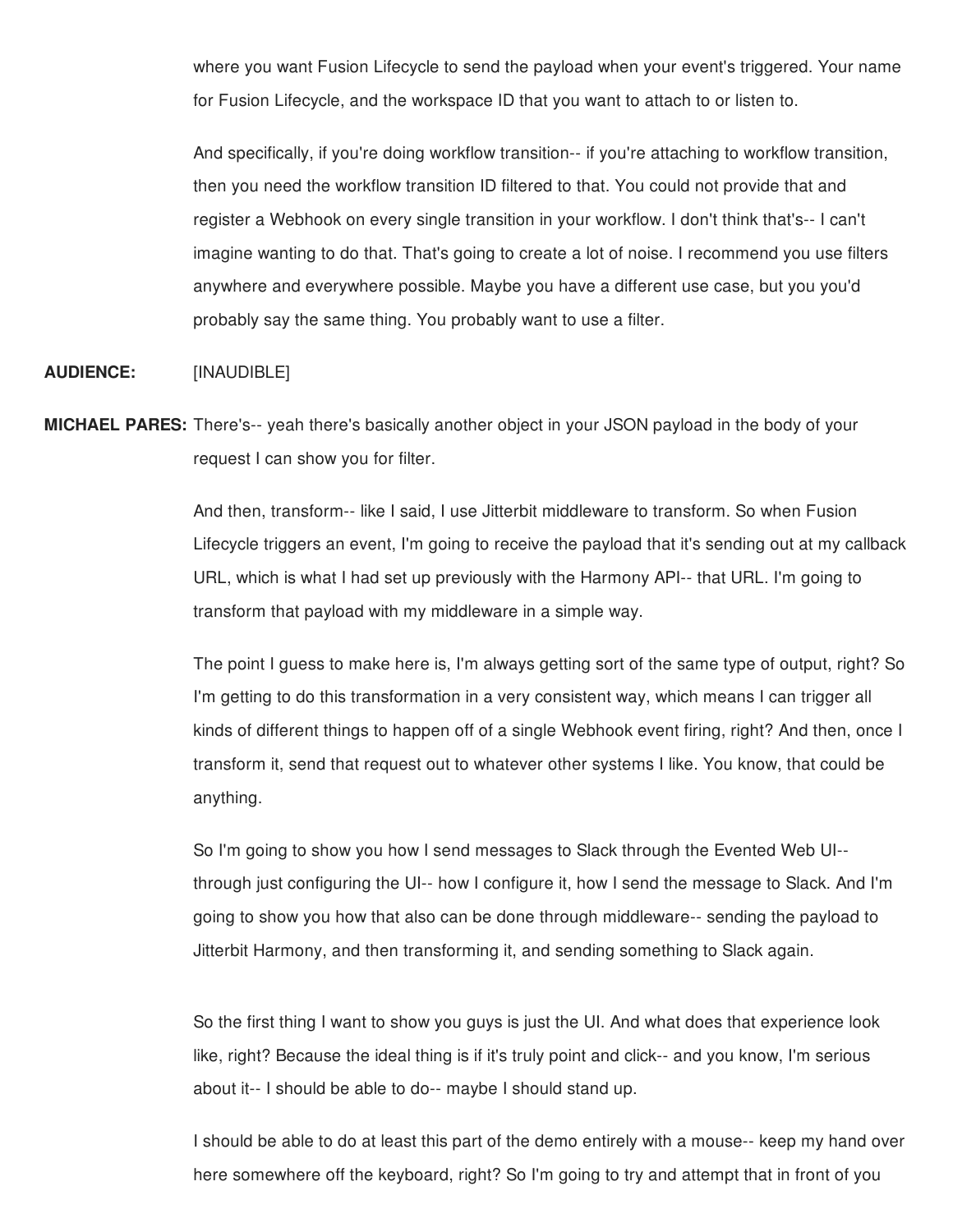guys. I haven't done it. I haven't practiced this, OK? I'm just going to do it, because I have confidence that it works.

So you know, what you'll notice is when this is turned on in your environment, then you have an integrations menu item here. And you have all these different options.

Here's Slack. And let's say I want to do this one. I create a Slack channel. No, that's not what I want to do. I'll go back the other way-- here. Create Slack message from new PLM customer. That's actually going to be change order. So and I don't have anywhere I can copy and paste the word change order, do I? All right, well, it will be mislabel.

But what I said I had to do was go and create a Slack token, right? And I should have favorited that. All right, so I'm going to go ahead and-- I have to use a keyboard, I am sorry, just to get my Slack token-- just to search for it. All right, so I'm cheating a little bit.

So I'm going to go over here to Slack. It's very easy to issue a token, just reissue a token. Right here I can click on that. I can select all this guy. I can copy it, come back over to Fusion Lifecycle right here, paste it.

For my Slack channel, I want this one. Can I copy this? Oh, come on. I don't want to type. I really don't want to type. Yeah OK, I guess I'll have to type. That's a bummer. I was confident that I could-- but then you know, technically I'm still clicking, right? Keyboard clicks are clicks, right? Save and finish.

All right so that's it. I've registered a Webhook there. So now if I go ahead here, I'm going to create a new change order, which is where this is attached. And just fill out the change order, hit save.

You're going see a bunch of things happening. But this right here that says Slack API tester- this one came from my UI-- the configuration that I did in UI. Because I went ahead and bothered to do the demo in front of you guys and actually hit Save, you can see there's actually two messages that got sent, because I have one that I had previously registered in the same place. But this one was sent from there.

And then what I'm going to show you next is that this one came from a middleware approach, and how we achieve that. Does anybody-- how many of you guys actually have Jitterbit- access to Jitterbit, use of Jitterbit or Fusion Lifecycle? A lot of you, OK. So if you already have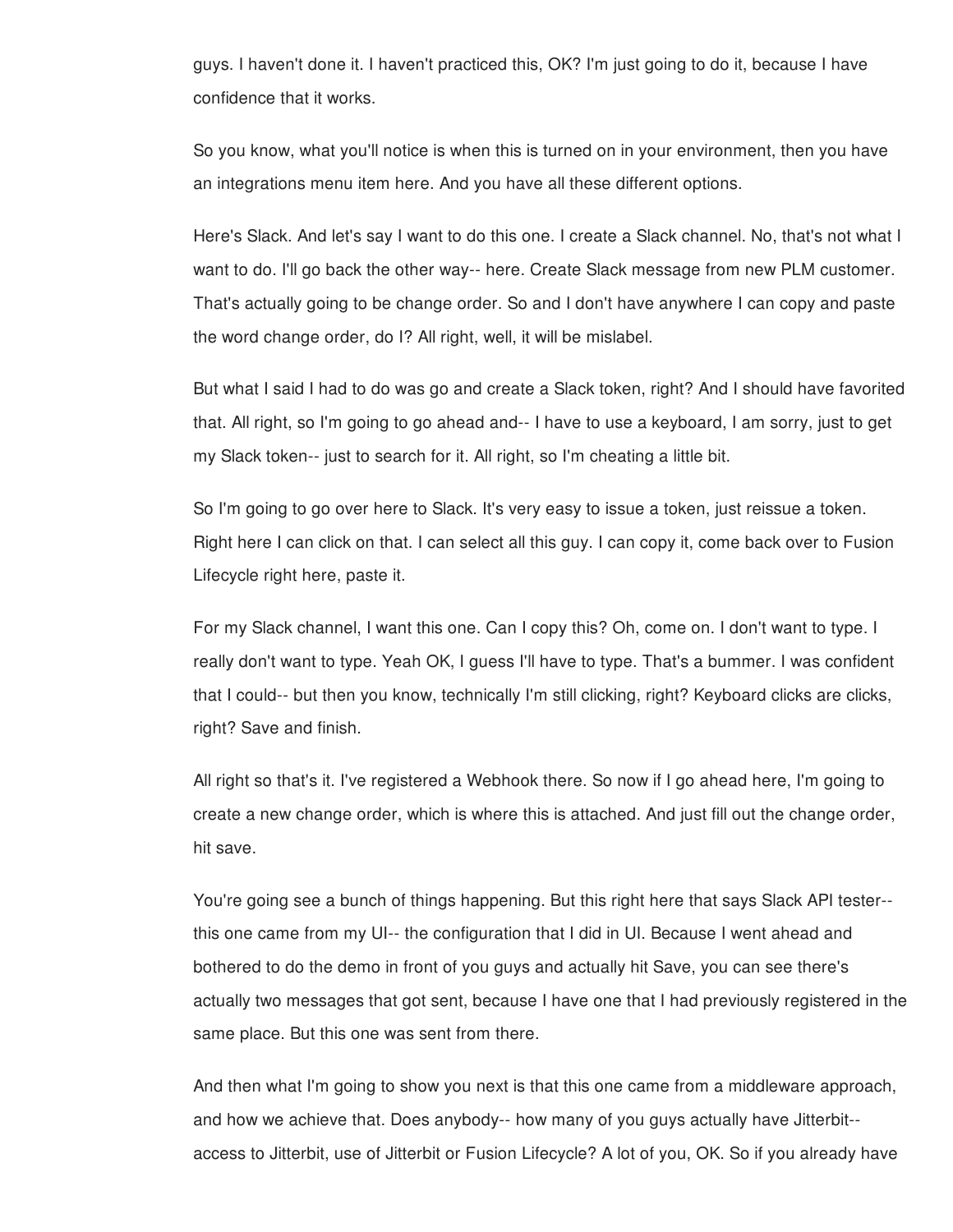middleware, like Jitterbit, something like that, you know, this is for you. And if you don't have it, maybe you know this might be interesting to you if you're thinking about it.

But not too difficult to do-- so first thing that we're going to do in order to achieve this, I went over to developer.autodesk.com and logged into Forge. I create an app on Forge. Give my app a name, a description, a call back URL.

I'm using Postman. So I can put that there. This is whatever web site you would go to after. I thought it was valid. It wasn't valid? Oh, thank you.

I want to do that. And then, I can provide client ID and client secret right here that I get to use in my thing. I'm already got some configured here using my other apps. So I'm just going to use them.

You can see all the different types of calls that you can make for the Evented Web API. And I've got examples built out for every single one of these in the handout, so I'm not going to go into all of them. Right now, we're just going to do this create item Webhook right here.

Actually, maybe what I'll do-- oh, I have to speed up? We've got like 40 minutes left. You guys don't want to keep talking about this for 40 minutes? No, all right, so I'll speed up a little bit.

Since I already do have one registered, maybe I won't actually do the post. But I'll just show you that, you know, what we're talking about. So right here, I'm going to get new access token. I've got this stuff set up in here already. I'm going to request my token, right? This is developer API Autodesk.com authenticate, my client ID and secret that I just generated.

Like I said, you log in with your credentials, doing three legged auth, get my token, which is provided to me right here. Use token with this set to header actually puts that right here in the header for me, so I don't have to do anything, you know, crazy. I set up these other pieces of the header, but this is just to get a very simple-- hit send. This gets me a list of all the registered Webhooks on my tenant. Post-- very similar, same headers-- make sure you use the right token.

And then, the body for create item-- super simple-- here's my callback URL. This is my Harmony Endpoint that I had set up. Basically, if I send anything to this, then it triggers my operation in Jitterbit. And this is the workspace that I want to use.

And just so I could show you-- here is that filter-- what the filter would look like if you're doing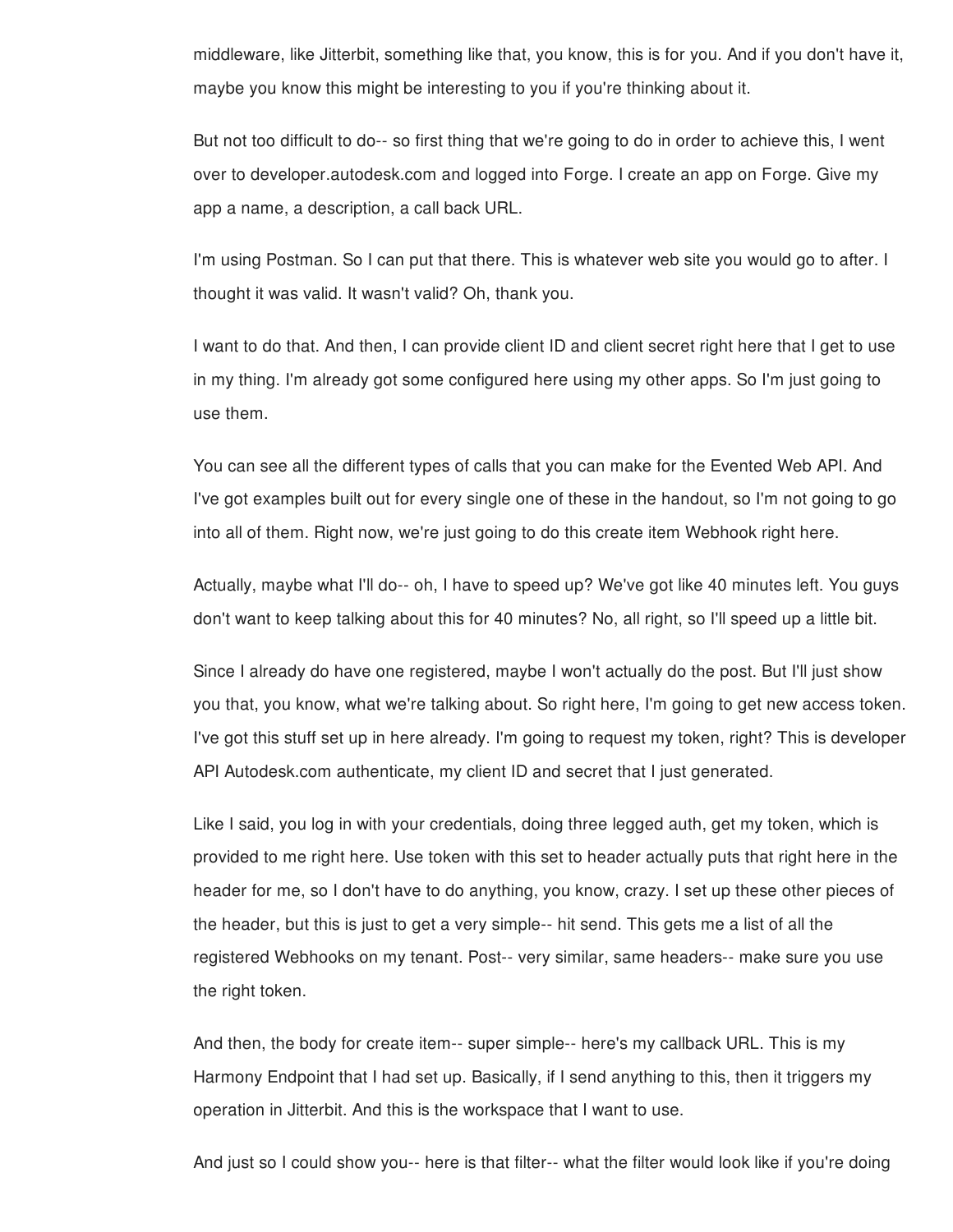workflow transition. Again, all this stuff's covered in the handout. You guys can go and dig into it. So I send-- I use this post. Hit send. Register this Webhook to the change order workspace, and that event fired by Jitterbit orchestration.

**AUDIENCE:** [INAUDIBLE]

**MICHAEL PARES:** What's that?

**AUDIENCE:** How complex can you go?

**MICHAEL PARES:** There is a whole reference on GitHub help for it. Martin, you want to?

**MARTIN** [INAUDIBLE]

**GASEVSKI:**

**MICHAEL PARES:** So like I did Sean, when I showed you the Harmony API. It was configured to call this operation-- main incoming Webhook. In here is just a script, and all it does is run the next operation-- super simple. And it just says, basically, send global variable to file. The Harmony API has some predefined global variables, so for the incoming payload, you can access the headers, the parameters, the body of the incoming request payload.

> So that's how I get access to the JSON body that came in, right? And when I just take that variable, it's contents, and write it out to a text file, because that's the easiest thing for me to do. You can probably do this a bunch of different ways. But that's the easiest thing for me to do. And then, grab that text file and transform it-- real simple-- with a little filter here that says, I just want the number field and the value for the number, which is that change order whatever 37 or whatever it is.

> And then, here I'm just basically composing a little thing with the title and the value. And my JSON for-- let's see-- and then I send that to a temporary storage. But again, this could be sort any way you want to do it.

> And then from there I'm triggering three different integrations. I'm sending a message to Slack, which is one we talked about. So I'm grabbing my little message from temporary storage and putting it into a Slack JSON format, which is literally just like an open bracket text field, and then, whatever you want to put in the text, and then close. And it's super super simple-- and then making that call.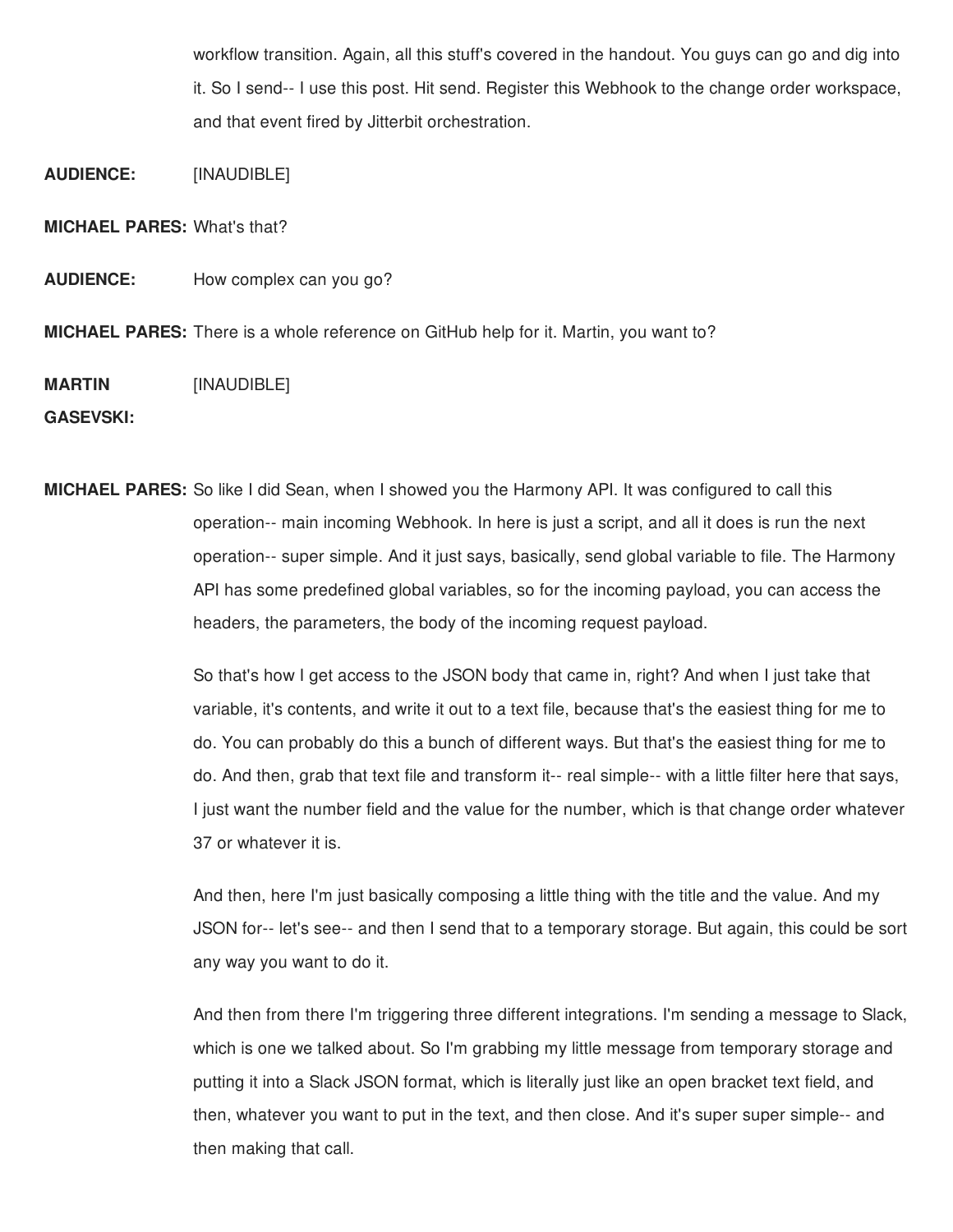Over here, I've got a little story to share-- and I will go fast-- about Microsoft Teams. And then, here is the Replicon one that I'm actually still working on. I've got it to work before, but right now it's got a little authentication--

So like I said, that one that you just saw in that-- come back-- that was this message that I configured. That just sends the number. And I also sent one here to Microsoft Teams. Any questions so far? No? All right, I'm going to try and wrap up here for you guys.

So you can see basically using that approach, you could pretty much do whatever you want. There's no scripting at all on the Fusion Lifecycle side in order to achieve that. That's important, because that means it's not going to time out, right? So you can send all the messages wherever you need to, including the things you can configure through the UI. You can register a bunch of hooks, but I only had to register one to send to Jitterbit and still have another three integrations completed, right?

So again, you know, just going back-- what was sort of the old way of thinking is this. And the new way that we're trying to achieve-- real time data from eventing, real time reporting, faster decisions, automating those decisions. You know, the difference between sending something to a reporting database versus sending it to somewhere where something's going to actually action-- take place-- like, in JIRA or something through this process.

Well, let me get back. There's one last story about this- sort of as an example of how this has helped speed up decisions, speed up my ability to react, my company's ability to react. Something happened just this week that I wanted to share with you guys which is, on Monday we're sitting in the CAB meeting. And you know, I've been thinking about this.

My boss contacts me and says, hey I want to try Microsoft Teams, you know. We haven't rolled out Slack to everybody in our company yet. And he says, well, we now have access to the Teams. I think maybe we should roll this out instead of Slack to everybody, because you know it's a Microsoft product. And we want to use all this stuff. And you know, free for us essentially. It's basically like a Slack killer. It's the same type of messaging app.

And I said, OK, well if it's going to replace Slack, then it's got to be good at this kind of lightweight integration stuff. It's got to be able to connect. And I want to send messages to it and whatever. So I went and checked it out. And found, yeah, actually, it's pretty easy-- sort of the same thing.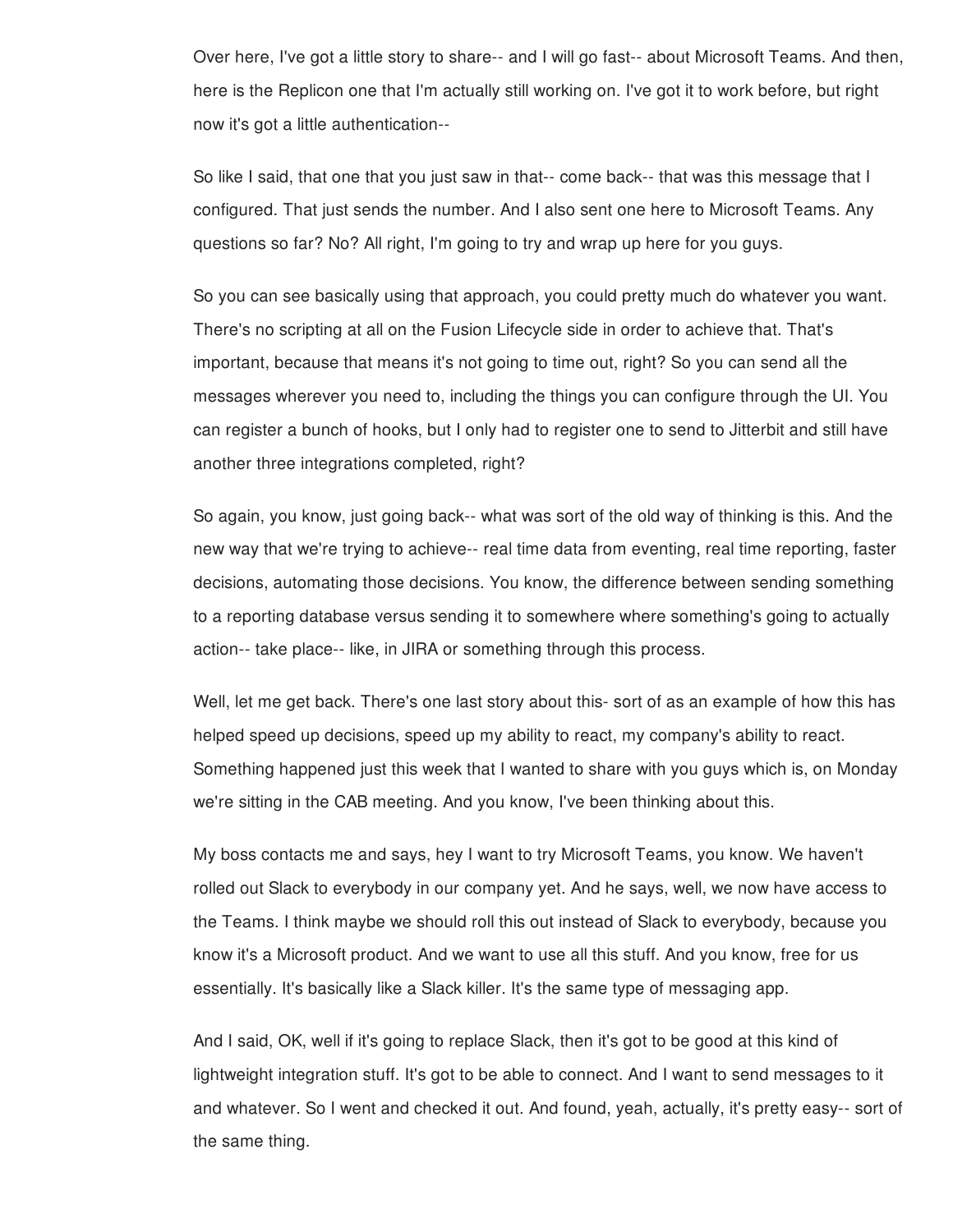I can configure incoming Webhooks and send messages to it. And I did that, connected up through Jitterbit in about 20 minutes-- and then, spent the rest of the week kind of testing this thing, making sure everything's working, sending these messages, both to Slack and Microsoft Teams. It's all been working well.

And then yesterday, he messages me over Microsoft Teams. And he says, man, you've like Webhooked the crap out of this general, you know, channel on Microsoft Teams. And can you stop it? Like, why aren't you using the AU 2016 channel like you were doing over on Slack?

And I said, well, that's because you know on Monday when you first turned Microsoft Teams on, you only had a general channel. You hadn't created-- and you had these channels. And there wasn't an AU 2016 channel. He was like, well, oh Yeah. Ah, can you fix it? And it took me like two minutes to go back and reconfigure and change that integration.

So really the point is, reducing the cost to integrate, making it simple, and making it through the UI, or even through the Evented Web. It's not just setting things up for the first time, but all of the types of changes that happen in your business, much, much easier, less costly, faster- to be able to react to those types of changes, and keep all the information flowing, keep the integrations happening. That was sort of the point.

And then, just a little bit about the process of getting here-- you know, I've had the opportunity to work with a lot of this, you know, preview or pre-release software with Martin, with Doug, and Jitterbit. And so I spend a lot of time, you know, I guess offering my opinions about documentation about things like that.

Red isn't bad necessarily. Like for me, I really like things to be in plain simple language. I really like, you know, to be able to understand from the documentation, you know, things like front to back. So I mean, it's a good opportunity for me to be able to, I guess, affect the outcome, to be able to work with them closely, explain all of the things that I really didn't understand the first one, two, or three times that I was going around trying to get these things to work.

And I've not only given the feedback to them, but I'm trying to provide it to you guys in the handout and in this session. That you know, you can start leveraging these things if you've sort of follow the right guides. There are some things that you can't do exactly for you.

So with that, are any questions before we move on?

**MARTIN** Go back. Back. Any questions for this until so far?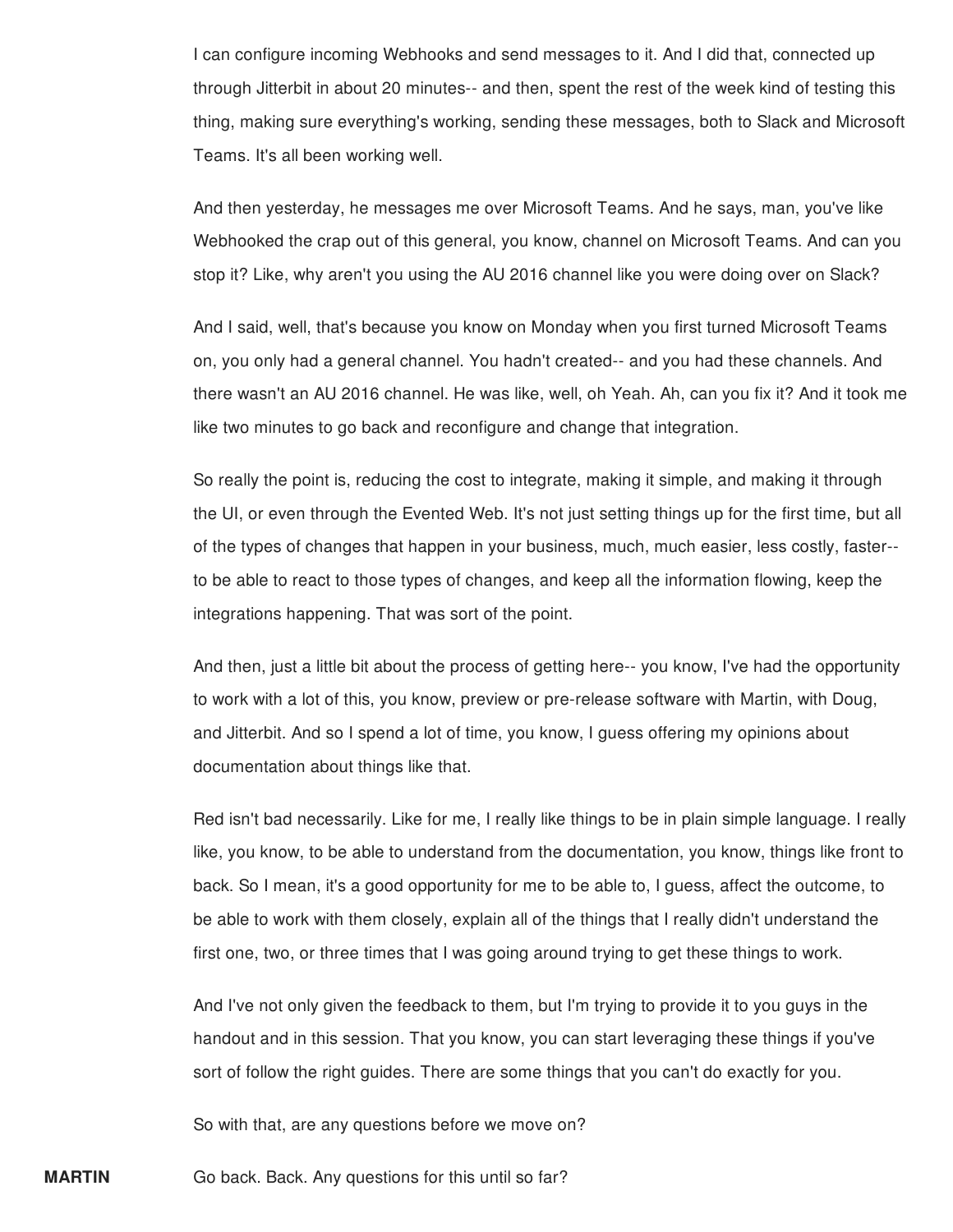**MICHAEL PARES:** So I'm going to let Doug--

**DOUG MCLEAN:** Clicker and a microphone-- it's like two hands, two things at once. Thank you, Mike, for sharing that.

> I think I wanted to just put things in context about the direction we are. We've had a relationship with Autodesk since 2012. It's been an exceptional relationship. A lot of-- it's helping us steer our direction. Go back. Go back.

So I wanted to start with this slide. And this was out of last year's Gartner integration platform as a service magic quadrant. I think the key message here was that there's a consolidation going on the market. And I highlighted that bottom section which was the key area. So what Autodesk has coined as the Evented Web is under a category of what Gartner is posing as citizen integrator.

So companies don't just want to buy-- you know traditionally, you had integration. You either coded it, or we sold you a tool, and you went out and built your integration. And so the market is just trending to where people again, they want to buy just the process. They want to buy these simple integrations.

And so this has become a strategic initiative for Jitterbit. We will be announcing-- we will be publicly announcing in the next three weeks citizen integrator and the availability of these recipes-- these pre-built processes-- will be part of our product. So anybody that's an existing Jitterbit customer-- that's bought through Autodesk or bought from us directly-- you will have access to start having these catalog of pre-built recipes. And the goal is to be building more of those.

I think this is relevant for both partners-- whether you're Autodesk, whether you're a system integrator, and you as a company, you as an individual, and user companies, have the ability to go build these repeatable processes. I mean, just for general context, those that you may or may not where kind of we fit-- I mean typically, you know, integration has fallen into one of these kind of four buckets.

Bottom left, you've got really the ability to go code yourself, right? And you can go build it. The challenge is, you typically are running into issues of speed. And the key thing is the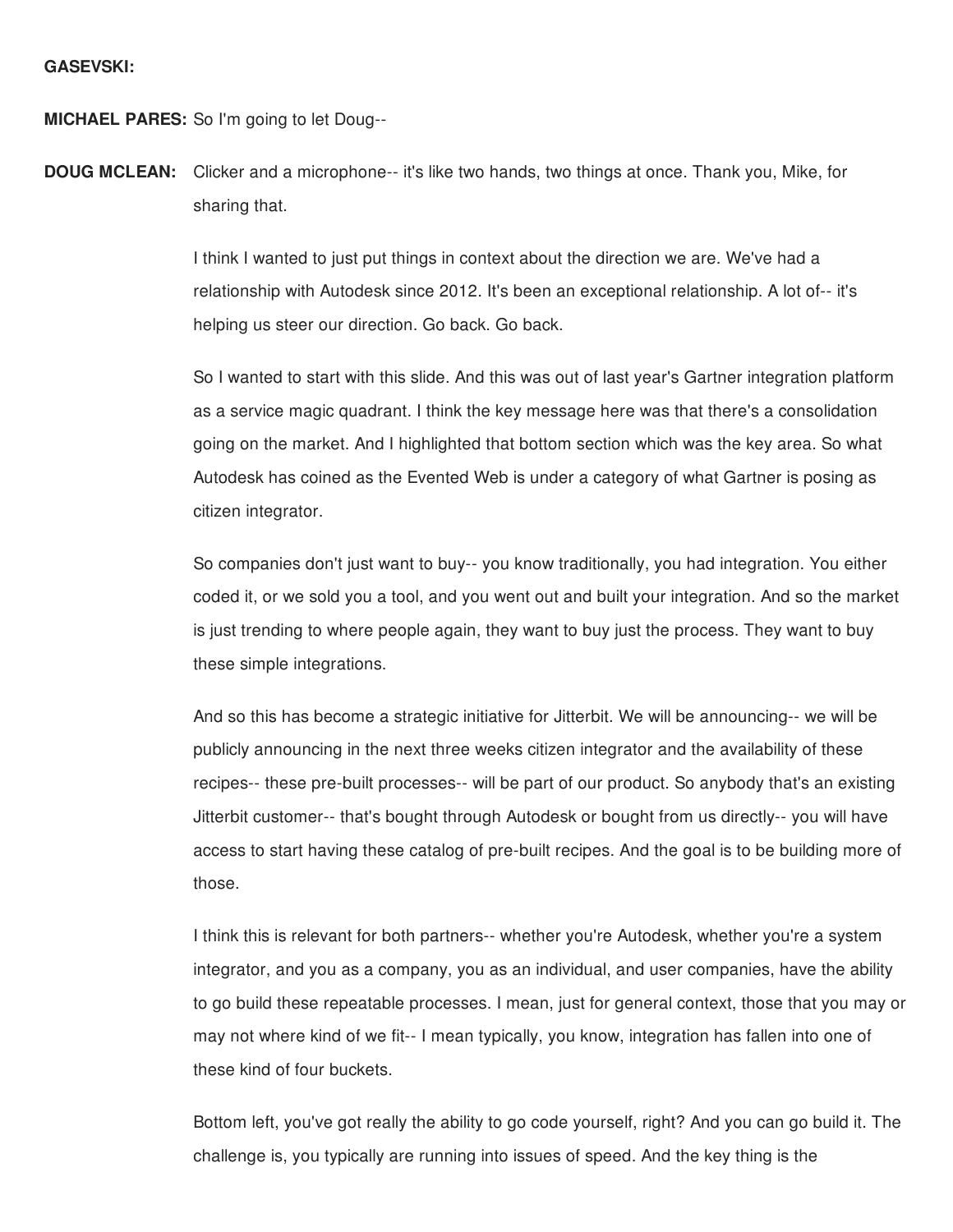functionality. How do you maintain? And how do you manage it? There's certainly solution connectors. And somewhat, recipes fall into this category, right? Meaning that, I can deliver something to you very quickly, but it's a very fixed package of integration.

The old on-premise middleware solutions, again, typically very heavy, very developer focused kind of solutions. And so in general on our platform, the beauty here is we can kind of handle that traditional custom bespoke kind of integration. But we're certainly seeing this emphasis of moving more into these packaged solutions. And so that's where this whole concept with us of citizen integration is coming.

Finally, for those that may or may not know-- I mean that the areas that we see-- that we support-- I mean, you've got the traditional on the left there-- your traditional data integration, you're ETL, batch transform, extract, transform, and load. And then, the other points I would point out would be really this API integration, where you can publish real time live APIs. A lot of it's being used in the citizen integrate-- in the Evented Web process. I don't know why that automatically advances.

And the third key pieces are really that process integration. How can you manage and control and maintain the business logic inside of the Integration process? So whether it's dealing with, again, cloud to cloud, ground to ground-- with Evented Web, we're dealing specifically with cloud to cloud integrations. So there's being run on our multi-tenant cloud.

The final piece I'll call out really is around more for customers or partners. If you're in a business where you're providing a business services or you're a system integrator or you're an ISV like Autodesk, you do have the ability to be able to implement and support multiple customers across. So again, that's basically our processes or the things that we cover.

Thank you very much for attending in the time, but certainly go back to Mark. Why is that on a timer there? I'm not sure. But I'll turn it back over.

But thanks so much for having us. And certainly, if there's anything I can provide-- I'm the Alliances Director for Autodesk, so you work with anybody that's an Autodesk customer, partner, or any of the other multiple divisions in Autodesk. So thanks for having us.

**MARTIN GASEVSKI:** Thank you Doug. So Doug just announced to you that if you are an existing Jitterbit customer, you will get access to a portal where there will be multiple applications working with them as a partner. And then, Michael mentioned and walked you through a scenario where Fusion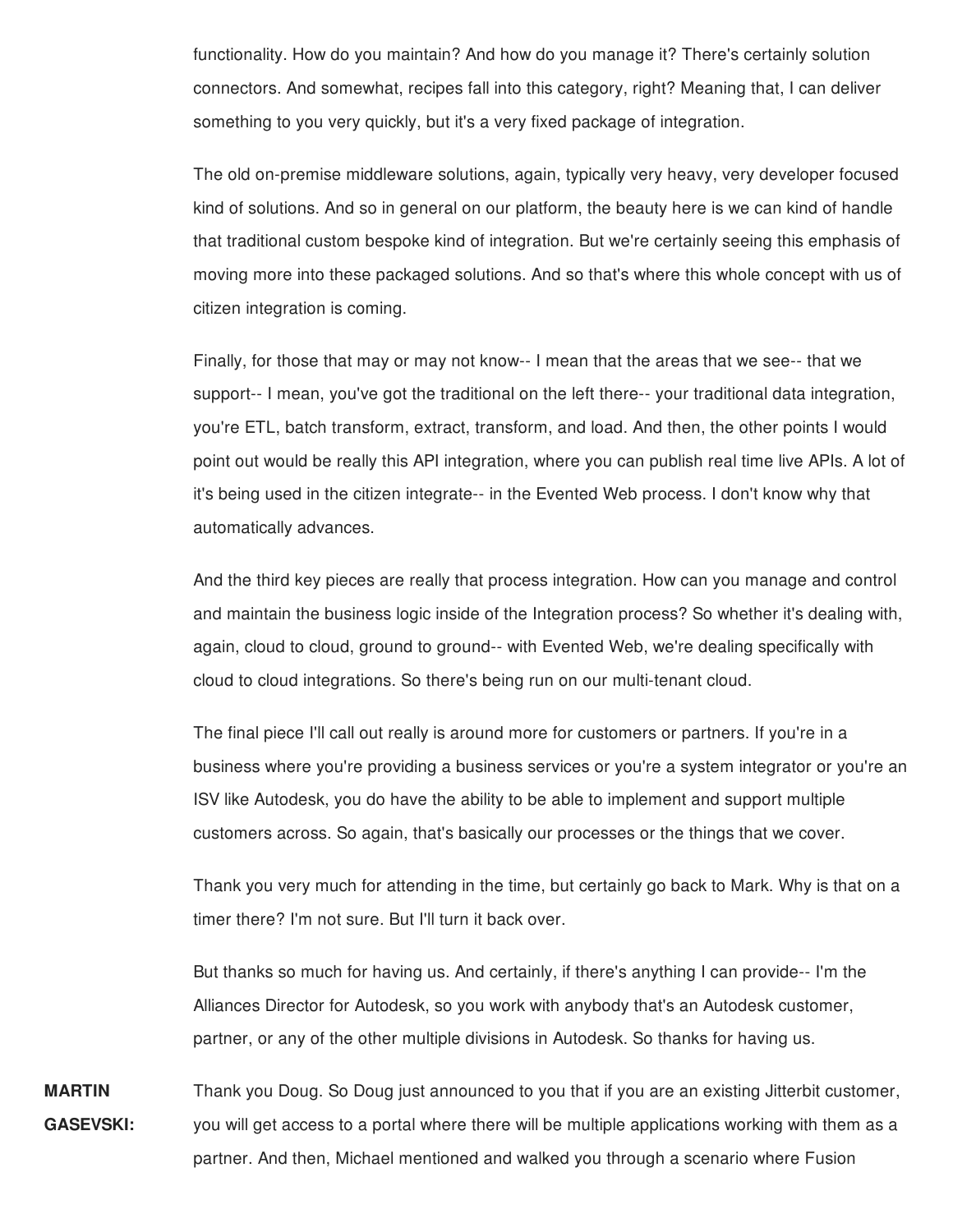Lifecycle has pieces of that portal embedded within Fusion Lifecycle. So those applications that you see where Michael is going from Slack or NetSuite or HipChat or GitHub and JIRA that you guys saw, those will be the very same packages that appear on the portal.

To extend to Michael's story is that Fusion Lifecycle, Fusion Team, or any of the Fusion families could become a member of the Jitterbit's Harmony citizen integrated portal. We're not there yet. This is what we're working with them actively. Right now, we're working on API availability to build custom Evented Web solutions, even to standards functionality, also some limited prepackaged applications with recipes as Michael showed you with a three click use case for Slack.

I wanted to give you some insight, that we started building an infrastructure behind this, so I wanted to give you just a quick overview of what's under the hood for the Fusion Lifecycles Evented Web Webhooks. So this is our big box over here on the bottom right corner is the power that drives Evented Web. And it's built independently of any of our Autodesk cloud systems over here. So this will be Fusion Lifecycle, Fusion Team, BIM 360, whichever the application that supports Evented Web or an application that has ability to register hooks to would be able to leverage the right side and the service of the Webhooks infrastructure.

If the components right now-- this is all in motion. But components are [? cassandra, ?] so we are expecting massive scalability. So we can withstand and support events of a scale of Facebook's or Twitter's. The event queue is right now Amazon's SQS system, so as events get queued up by n number of applications, we can actually queue those up and support massive scales of events.

Another custom microservice has the intelligence to listen to events that coming from any of these supported products, and will say, OK, this is an event from Fusion Lifecycle. I will go, and call back the registered URL, and it will reach the targeted application. So a similar thing will be happening on the other end, when we want the event from Box into PLM, it just will be listening in events that Box would call up into our event queue. So this is a kind of a generic way of doing things.

What I'd like to also announce is that the-- how many of you have heard of the Forge platform, the product innovation platform-- future of making things, right? So the Forge platform is our answer to-- is our execution answer to a story of how do we implement the future of making things? And when you look at-- can you go to the next slide-- When you look at the products of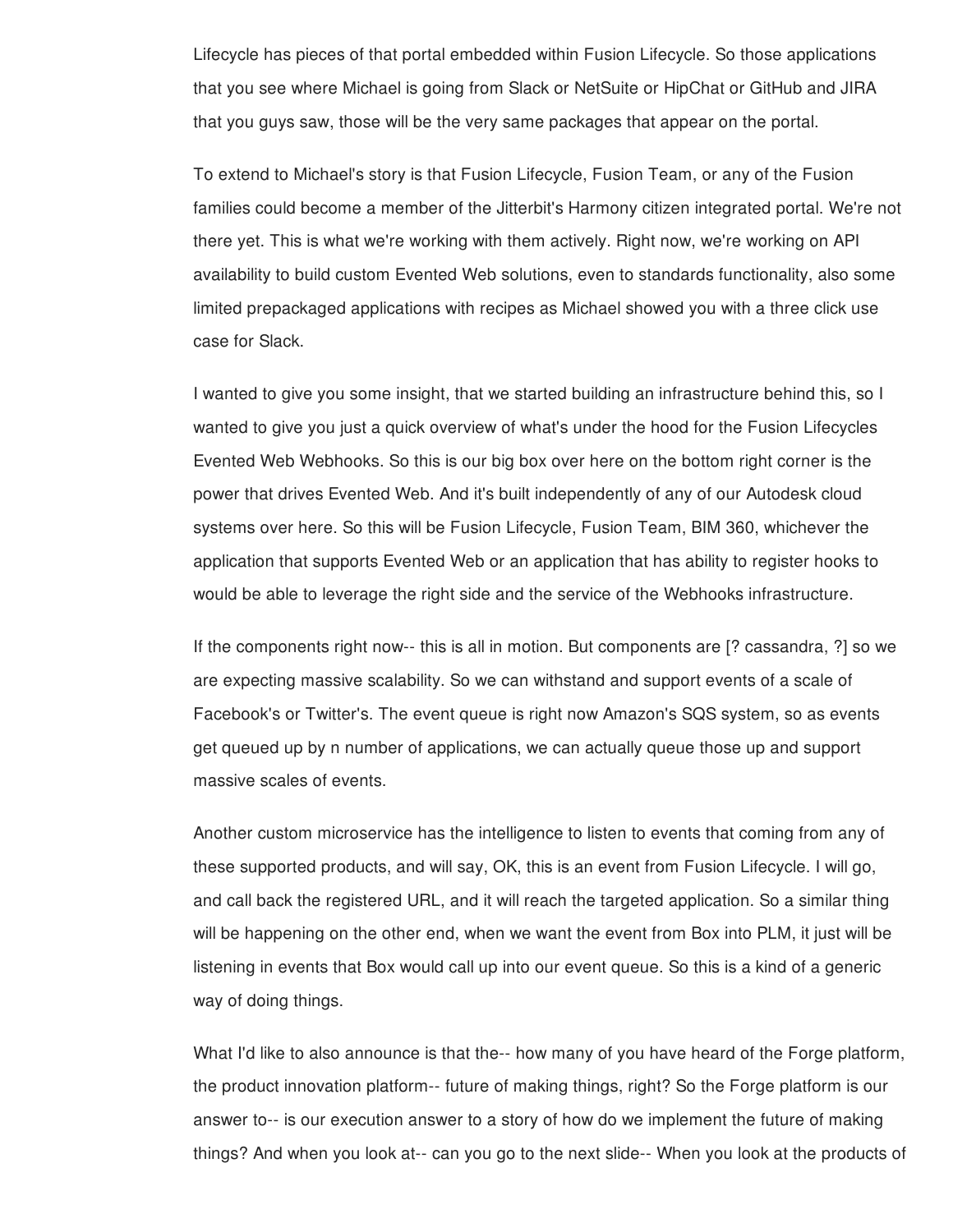Autodesk's that are in the Fusion family, we really want to make a cohesive, integrated experience between the products.

So as you see Fusion Team, Configure, which was our configure [INAUDIBLE] position, Fusion 360, Lifecycle, Connect-- our IT strategy-- these products work on their own. They're independent solutions today. And we're working hard to connect them. What connects these products is the data that's in the middle.

The customers that are attending right now, you do want to manage your products. You want to ideate over the products, socialize over the products, review them, collaborate over them, maintain the data, maintain in the lifecycle of those products, even through to obsolescence. What we are working on is unifying this experience between the products so that you-- at the end of the day, the data will be federated for you.

How do we do that? Well, the Forge ecosystem provides you the range of the services. And you've probably seen this slide throughout these past three, four days. The Forge is a-- the Forge is a brand. It's an Autodesk brand. Underneath that brand, you can think of this entire spectrum of services as Autodesk as a service. These are the services that we will provide for you to access, just as well as our Fusion family access them and federates the data across of these services.

Now, what we're working on in addition to Fusion Lifecycles Evented Web, we're working on a model where an eventing service will be available for all of Autodesk products, not just the Fusion family, but as well as for many of these Autodesk services where it makes sense. For example, the data management service over here in the top right corner has a need for eventing.

When you work with Fusion Team or BIM 360 Docs-- I've attended some classes, and I've seen, well, how do I tap into BIM 360 Docs? And there's some interesting events I want to listen on and react into Fusion Team, or reacting to Fusion 360, or react to Box, right? Or send me a text message when a contractor or subcontractor submitted some quotes that I need to review. These are the easy use cases they would like to solve.

With that said, I would like to create an event when a file has been modified into this folder or a file has been renamed or changed with a filter that says, when that change has happened by such and such person or such and such group, then fire an event. Where does the event go? It could go to a custom middleware solution. It could go to an existing third party established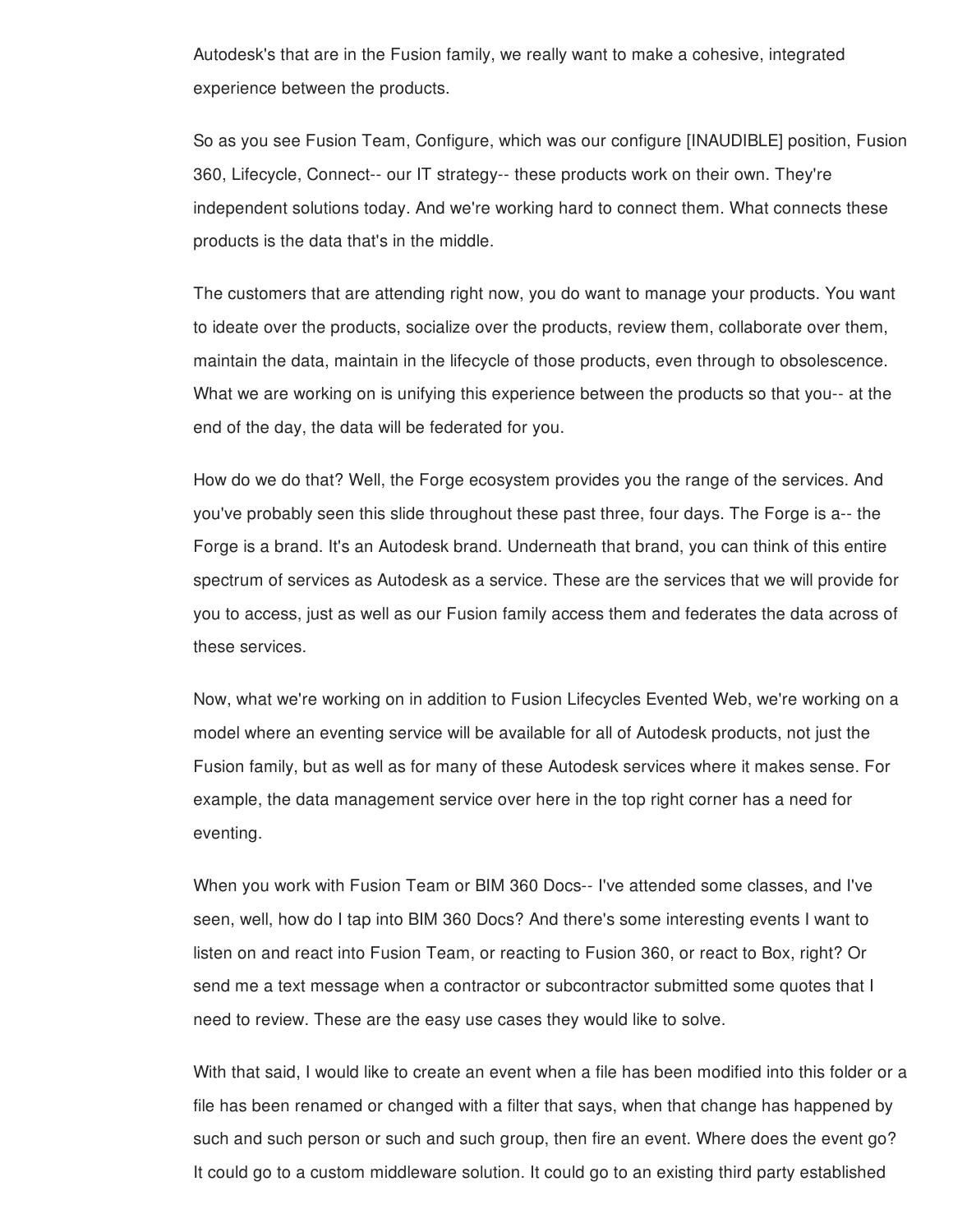application supported by Jitterbit's portal. Or it could go to Fusion Lifecycle using the Fusion Lifecycle embedded.

The key point I'm making here is that Autodesk has invested in Evented Web as in a sense of Forage Webhooks to provide glue between products and services for functionality that we do not already have yet. So we will continue to be building this cohesive integrated solutions, where you can go and out of the box receive the goodies between Team and Lifecycle and Connect and Configure. Yet the Evented Web and the Webhooks of Autodesk will provide you that the gamut where you can play and customize the events and connect things that we have not yet connected.

So over time, we will be understanding those patterns that you guys are using in terms of connecting applications and services that we have not come up yet, or that are not on our road map. And then, we can materialize those and put them into the product as we need to.

Next slide. So Michael is a member of our CAB-- Customer Advisory Board. He's privileged to look under the hood of how we develop things, how we manage our road map, how do we strategize, how do we prioritize things that are coming on the next three months, six months, a year. But also Michael gets to see all the delicate aspects of our development. And he gets to see the good parts as well as the bad parts.

The nice part with our partnership here is that we work together, and we give access to him to pre-release information, the pre-release tools, the pre-release functionalities. And even though this is not available on beta yet, we're planning to work with Michael and all the feedback that he has provided to us when it incorporates for us to say, are we ready for a beta yet?

So I'd like to mention that if you're not signed up for the beta of Fusion Lifecycle, please do. Because-- and monitor over there-- because in several weeks we will be announcing availability for a private beta available upon request. So we can reach to our support technicians, and we can turn on integration or Evented Web for you tenants.

As any beta, it's also a pre-release product, so the recipes that are over there coined and hardened may not make sense to you. But I do want to get feedback from you to say, I don't use Slack. I use HipChat. Can you add HipChat? I don't use-- let's say I don't use GitHub. I use Perforce for my source code management. Or I use GitHub to do my source code development over there.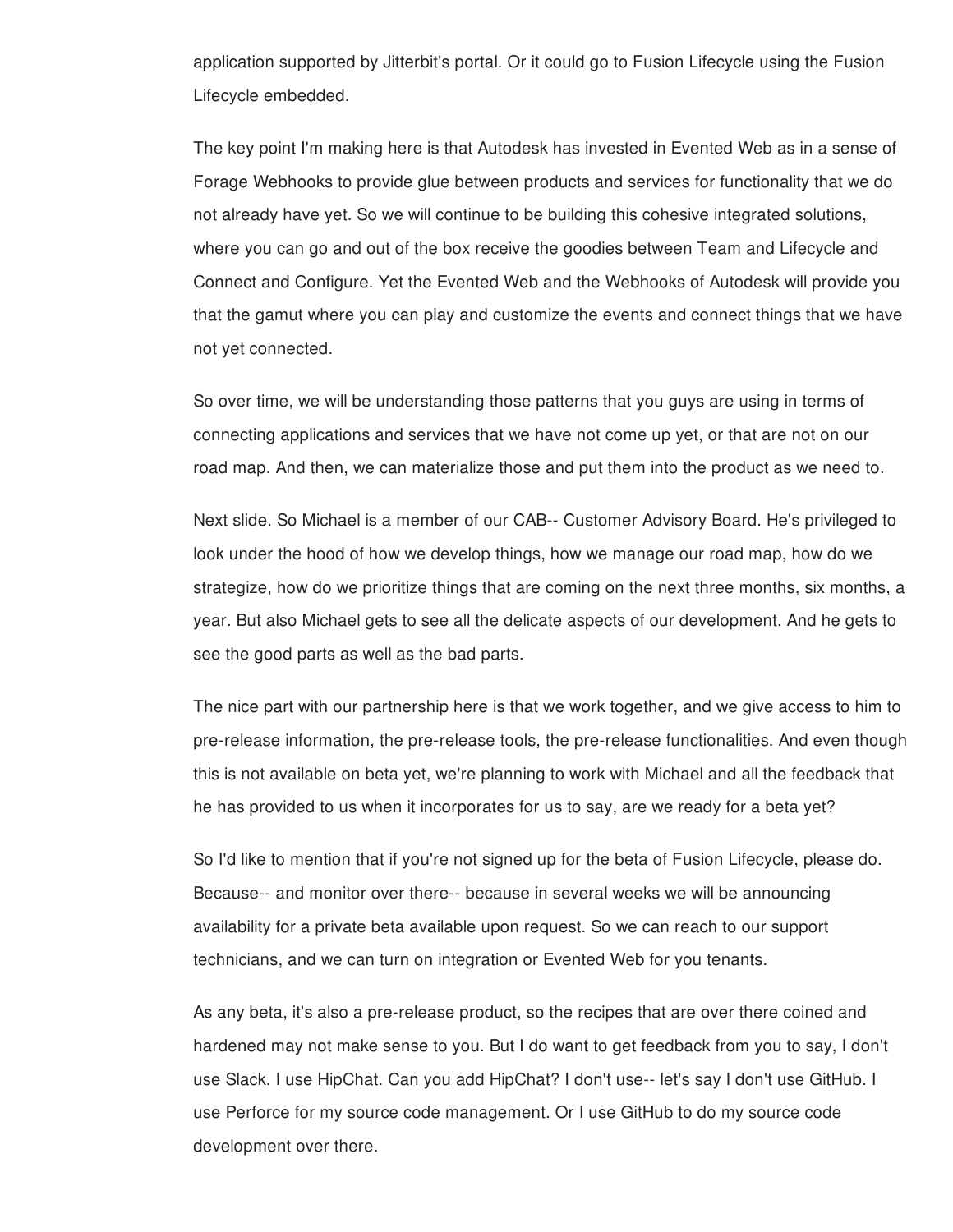I'm looking for feedback as you enter the beta portal. What applications are relevant for you? And exactly what use cases do you want to have out of the box for those applications?

So I'd say a bit about our beta capabilities. The triggers that we support are create item and perform workflow transition. So you will be able to register a hook on any workspace such that when an item is created in that workspace, PLM will listen internally-- will look internally to say, are there any registered hooks against this item that just got created? Yes, fire all those callbacks to Slack, HipChat, GitHub, whichever external applications want to be notified of such. PLM will make sure through the Webhooks service to notify those.

Michael showed you an example where he created custom single hook to PLM. And he decided to event out through Jitterbit. And within Jitterbit, he created a fork to notify three systems by himself. He could have done equally register hook for Slack, register separate hook for Microsoft Team-- Team office, Team-- Teams, and then register separate hook for some custom application, right? The flexibility is there for you to explore and tailor how you fit the needs for your business.

So the actions-- I would say this is a misnomer. We are working on a V3 API of ours. And action means an incoming message or an incoming rest call to Fusion Lifecycle. So if you use our solution, you will be registering a hook against Box or GitHub or Salesforce or NetSuites. And then, when something happens in NetSuite, the callback will be towards PLM. So our V1-- APIs are very capable that you would be able to stress that V1 API and make an action into PLM.

So with that I believe, are we at a rap or not?

**MICHAEL PARES:** Just about there.

**MARTIN** Any questions for this before we get to the next phase of this?

**GASEVSKI:**

**MICHAEL PARES:** If there's no questions, do you guys have ideas that you want to spin? And also, let them know where we're going to be after this.

**MARTIN GASEVSKI:** Yeah actually, I'd like to hear some questions, some comments, about this right now. If you think of anything that's--

**MICHAEL PARES:** I have some more questions.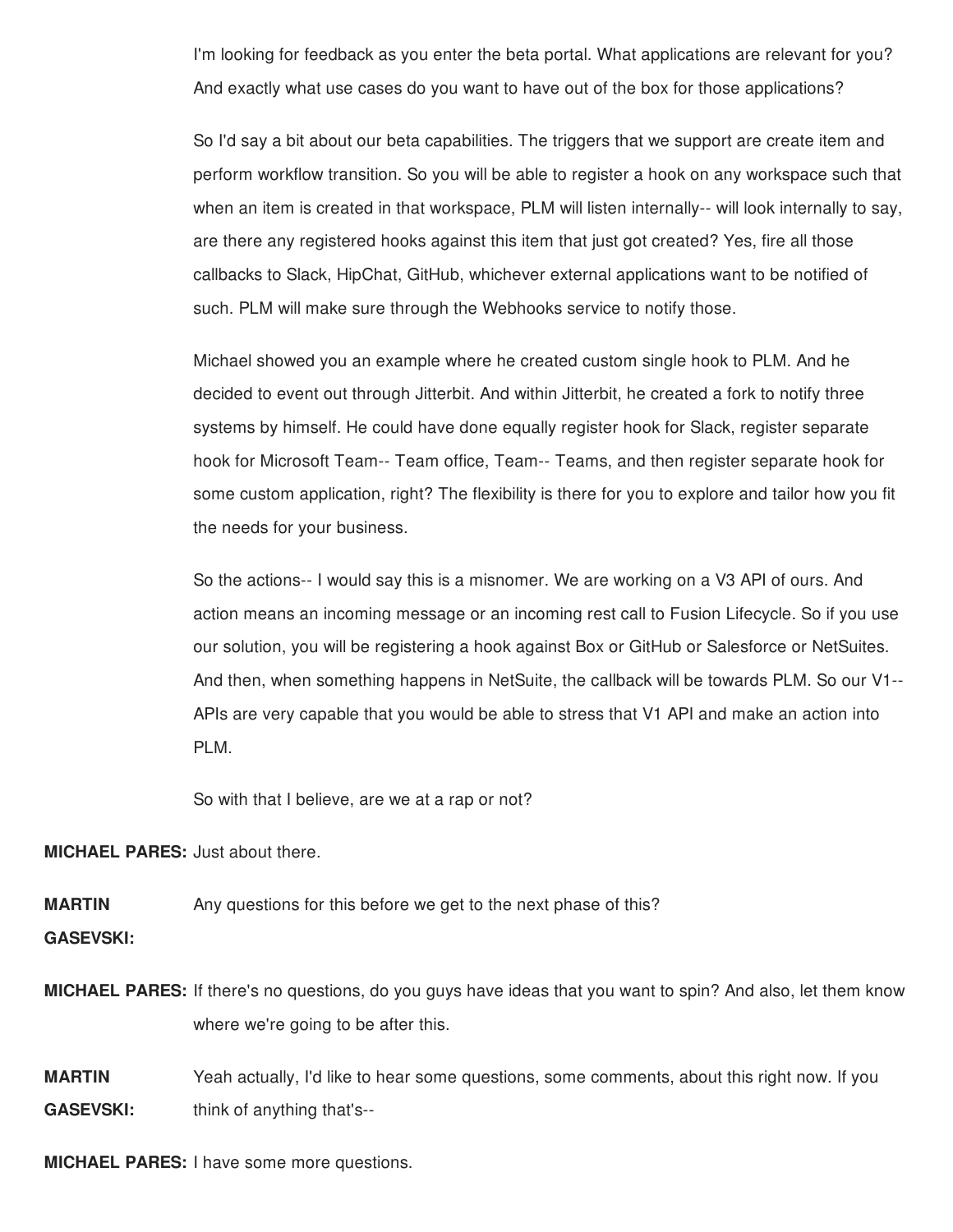**MARTIN** Sure.

**GASEVSKI:**

**MICHAEL PARES:** I mean, so I want them to [? V8. ?] Like, I want to be able to listen to--

**MARTIN** Your microphone is off.

**GASEVSKI:**

- **MICHAEL PARES:** --from outside systems, right? I want to be able to trigger something to happen inside of Fusion Lifecycle when something happens in JIRA, right? I want some bi-directional. I don't want it to always just be from Fusion Lifecycle going out.
- **MARTIN GASEVSKI:** Makes sense. That use case has come up from him. We validate the use case with our other CAB members, because there's a transparency there.

The use case usually comes with [INAUDIBLE] systems that build products that have mechanical, electrical, and software pieces. They have software functionality. For example, they manage their source code in GitHub, and they manage their development and testing of that source code and the quality in JIRA, in Confluence-- Atlassian, Confluence, JIRA, right?

So they want to say, I will create a test item in PLM, event out to create an equal test plan or something in JIRA, and create some stub in GitHub. But in JIRA, the product itself has its own workflow. And it supports its own Webhooks capabilities.

So what Michael wants us to use this same infrastructure to ask JIRA to say, when your workflow of your test plan and all of the churn that happens in JIRA [? lays ?] stay there, when the ticket gets closed, when the test is done, when it's completed successfully, event out to PLM and update information in PLM. So this is sharing information bi-directionally.

- **MICHAEL PARES:** Would you guys find that valuable? Something-- I mean, not necessarily JIRA, but in other contexts, yeah?
- **AUDIENCE:** Can we do that through the [INAUDIBLE] right now?
- **MARTIN GASEVSKI:** You can, absolutely right. We talked about the three stacks. If you have a technically savvy team, you would say, I can call the custom application to exactly develop the aspects for JIRA. I will call the customer aspect to receive the JIRA events, and I will do all my manipulation to event out to PLM. And I'll need to code.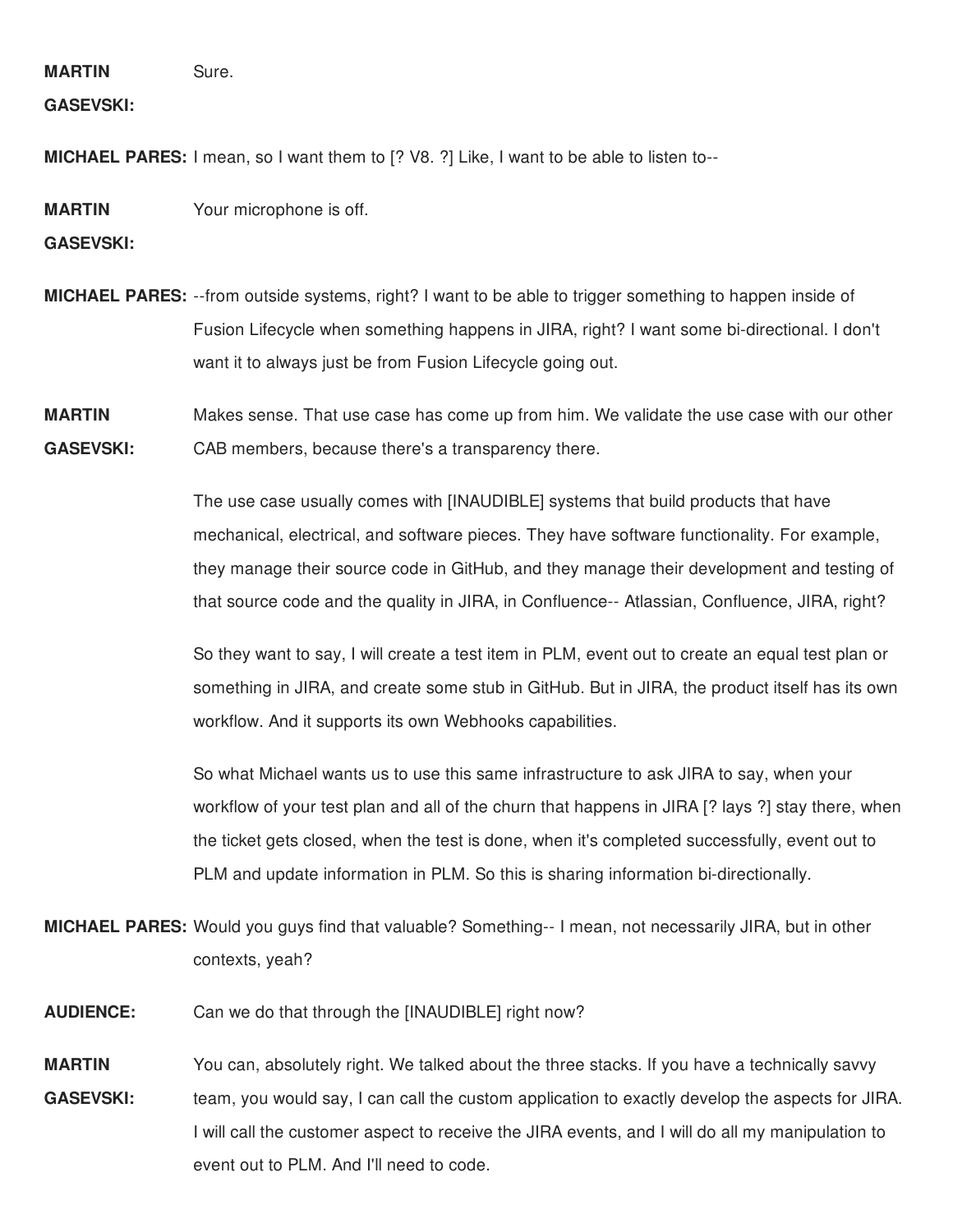The trick behind this is rapid prototyping. So if you want to do a proof of concept, you can actually do it with mouse clicks effectively. If you want to extend it further, you can keep the event registered in both places, and you can now enter under the hood and start extending on what's already there.

The beauty behind this is that you're not going to tear down your existing integration. You can start very simple. And then, you can add on functionalities. Sometimes you may need to say, I'll need to pause. I will consult to another system, do some transformation, and then, let the information follow through to the other end, right?

And as the event gets complex, you get into a situation where you say, well, I need some data integrity. I need to ensure that data reaches the other end. Now you can say, now middleware comes to place. [? Here ?] with middleware where it needs to do eventing messaging, repetitional stuff, conditional logic.

Even then, that's why we partnered with Jitterbit-- even then you can simply extract the simple event that you've started with. You can-- you will be able to extract the pack and import it into your own full blown Jitterbit middleware and continue building through middleware. So the model scales for us to start with custom API, meaning raw development, Evented Web lightweight integration all the way through to full middleware integration.

Did that answer it? I can't see you. I have to move over here. OK thank you. Anything else?

**MICHAEL PARES:** Yeah, I got another one. No.

**MARTIN** Go ahead.

**GASEVSKI:**

**MICHAEL PARES:** Oh, we can we can talk about it later, Martin.

So I mean, thank you guys so much for coming. It means a lot to me to have you guys here. It means a lot to me if you can give us some feedback. Please you know, if you want to influence me, to influence Martin, then please give me positive feedback. If you want to see us again next year, that's good.

And yeah, I'm just as interested in hearing from other customers as Martin and Jitterbit are. I want to hear what things that-- what kind of information we can share, what ways I can help